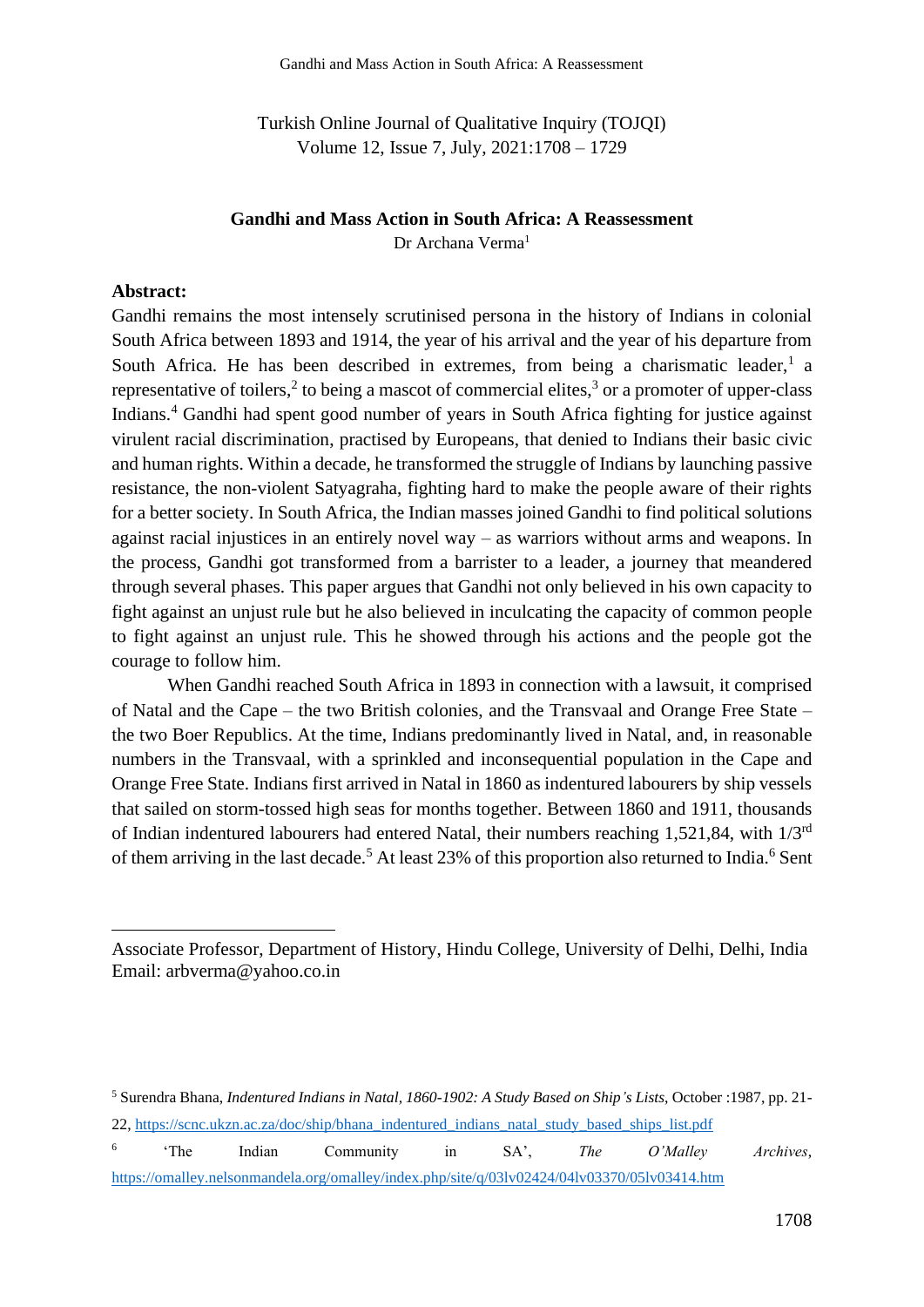by recruiters in India, with the consent of the Natal and the British colonial governments, indentured Indians reached Natal on contract of five years with their employers. They became *Keywords: Gandhi, South Africa, Satyagraha, Indentured labour, Natal Indians, Transvaal Indians.*

## **INTRODUCTION**

"free" Indian, or ex-indentured, if they chose to remain in the colony after the expiry of their contract.<sup>7</sup> In addition, approximately 91,798 "free" Indian immigrants, known as 'Passengers' who paid for their own passage, came to Natal between 1876 and 1902. In this category, many "free" Indian traders also entered Natal. Gandhi too came to South Africa as a 'Passenger'.<sup>8</sup> By that time "Natal born" Indians, numbering about 19,000 in 1904, were added to the Indian population.<sup>9</sup> Gandhi's entry coincided with years of heavy Indian immigration in Natal.

Scholars have studied Ships' Lists of the ports of Madras and Calcutta in British India to show that heterogeneity was prominent among Natal Indians on the basis of places of origin, languages spoken, religions followed and maintenance of caste affiliations. At least two – thirds Indians in Natal originated from the Madras Presidency with Vizagapatam, Salem, Atur, Coimbatur etc as the main districts. Next in importance was United Provinces (Agra and Awadh) with Bustee, Gonda, Ghazeepore and Azimgarh supplying the main chunk of Indian emigrants. From Bengal Presidency, Bihar figured prominently with Patna, Gaya, Monghyr, Mozaffarpore, Chupra, etc., as the main areas sending emigrants.<sup>10</sup> Majority Indians belonged to Hindu religion, with some Muslims and a sprinkling of Christians and Parsis among them.<sup>11</sup> Most spoke Tamil language, but a large number also spoke Telugu, Awadhi, Sindhi and Bihari dialects of Hindi, as also Bhojpuri, Gujarati and Hindustani.<sup>12</sup>

Agricultural labouring castes predominated among the indentured, though some came with special skills like cobblers, milkmen, shepherds and fishermen reflecting low socio – economic status of their homeland such as Padiachy, Vanniahs, Pariahs, Madiga, Dhobi, Chamars, Ahirs, among others.<sup>13</sup> However, entry of higher caste Indians like the Chetty (trader), Balija (trader and agriculturist), Thakoor, Rajput, Reddy, Pathan, Kurmi, Kevat, Jat, and Goala, dispelled the notion that only poor and low caste Indians came to South Africa.<sup>14</sup>

<sup>7</sup> Bhana, *Indentured Indians in Natal,* p. 113; 'Indian Community in SA'.

<sup>8</sup> Bhana, *Indentured Indians in Natal,* p. 22; Goolam Vahed, 'An Evil Thing': Gandhi and Indian Indentured Labour in South Africa, 1893-1914', *South Asia: Journal of South Asian Studies*, Vol. 42, Issue 4, 2019, p. 2; Mohandas Karamchand Gandhi, *Satyagraha in South Africa* (translated by Valji Govindji Desai), Navjivan Publishing House, Ahmedabad, 1928, reprint 1972, pp. 21 - 22.

<sup>&</sup>lt;sup>9</sup> 'Indian Community in SA'.

<sup>10</sup> Bhana, *Indentured Indians in Natal,* pp. 43-63.

<sup>11</sup> See, *ibid.*, Chapter 3.

<sup>12</sup> *Ibid.*

<sup>13</sup> *Ibid.,* pp. 78-85.

<sup>14</sup> *Ibid.*, See Chapters 3 and 4.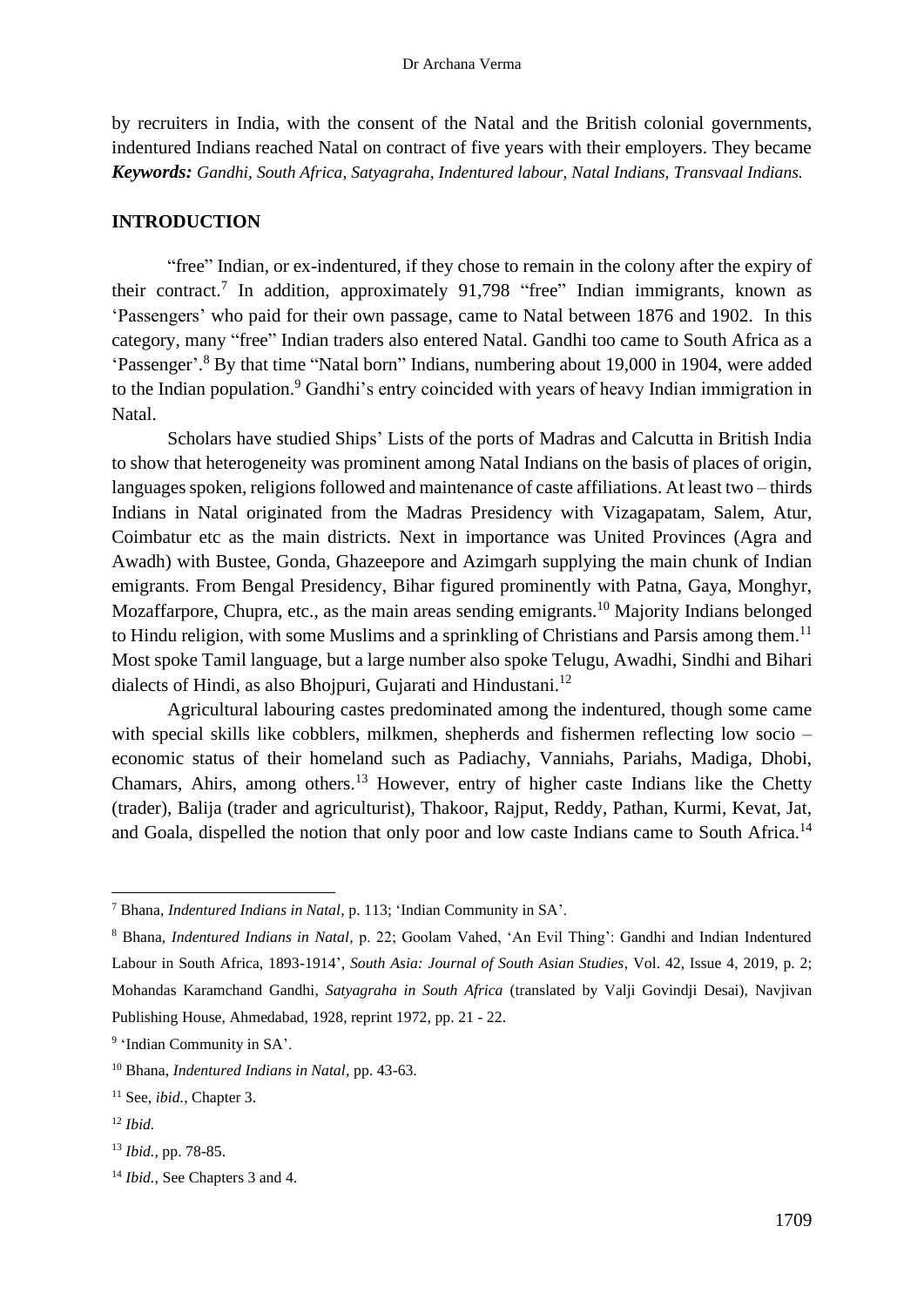Many Indians came as families, accompanied with women and children, but as a pattern most entered Natal as single young men.<sup>15</sup>

On the face of it, Indians were doing well in Natal being found in all major sectors of economy that demanded labour, and, also in sectors that required investment, like trade. Initially, the indentured were mostly employed in sugar, tea and coffee plantations with their employers being mixed farmers growing sugarcane with maize and wheat, but, from 1870s as sugar industry grew, the indenture system became consolidated on sugar plantations. In the 1890s when Gandhi arrived, the miller-cum-planter class was characteristically monopolistic.<sup>16</sup> This made Gandhi observe, "withdraw the Indian from the sugar estate, and where would the main industry of the colony be?"<sup>17</sup> By the 1890s, Indian indentured labour had drifted to industry, such as the coal mines, and the Natal Government Railroad which had reached the Transvaal border by 1895.<sup>18</sup>

By late 1890s the government municipalities, especially in Durban and Pietermaritzburg, hired a sizable number of indentured Indians in health and sanitation departments. Some of them were found employed in hospitals, private hubs, dockyards, and in such jobs as waiters in hotels and restaurants. Special servants also worked as interpreters, as clerks. Indians were also handling Masulah boats.<sup>19</sup> A year before Gandhi reached South Africa, the 1892 report of the Proctor of Indian immigrants in Natal revealed that "Indians were employed throughout the length and breadth of the colony and very little is said against the importation of Asiatics." <sup>20</sup> This was also echoed in Gandhi's assessment of Natal's Voter List,<sup>21</sup> which showed that some free indentured Indians had risen to the status of traders, some of them owned plots of land. <sup>22</sup> Besides, the Voters Roll showed free Indians flourishing as merchants, shopkeepers, and goldsmiths. They were also listed as clerks, accountants, salesman, gardeners, domestic cooks with some taking to farming. The Voter's List also had a category of colonial born educated Indians.<sup>23</sup> There was also a floating Indian population, mostly traders travelling to and fro between Natal and India.

When Gandhi arrived in South Africa on a purely short - term professional visit, he was quite a novice.<sup>24</sup> The local newspapers described the young Gandhi as a "well dressed English barrister."<sup>25</sup> Yet immediately upon his arrival, a chain of events happened that were to have lasting repercussions for the people of India in South Africa. Gandhi faced shocking incidents

<sup>15</sup> *Ibid.*, pp. 12, 23. 'Indian Community in SA'.

<sup>16</sup> Bhana, *Indentured Indians in Natal*, pp. 95-96.

<sup>17</sup> Mohandas Karamchand Gandhi, *The Collected Works of Mahatma Gandhi* (*CWMG*), Vol. 1, New Delhi, The Publications Division, Ministry of Information and Broadcasting, Government of India, 1956-94, p. 172.

<sup>18</sup> 'Indian Community in SA'; Vahed, 'An Evil Thing', p. 19; Bhana, *Indentured Indians in Natal,* p. 97.

<sup>19</sup> Bhana, *Indian Indentured Indians in Natal,* pp. 98-99.

<sup>20</sup> *Ibid.*, p. 99; 'Indian Community in SA'.

<sup>21</sup> *CWMG*, Vol. 1, pp. 275-276; *The Times of India* (*TOI*), April 7, 1897.

<sup>22</sup> 'Indian Community in SA'; *CWMG*, Vol. 1, p. 275.

<sup>23</sup> *CWMG*, Vol. 1, p. 275; Gandhi, *Satyagraha*, pp. 35-37.

<sup>24</sup> Gandhi, *Satyagraha*, p. 37.

<sup>25</sup> *CWMG*, Vol. 1, p. 57.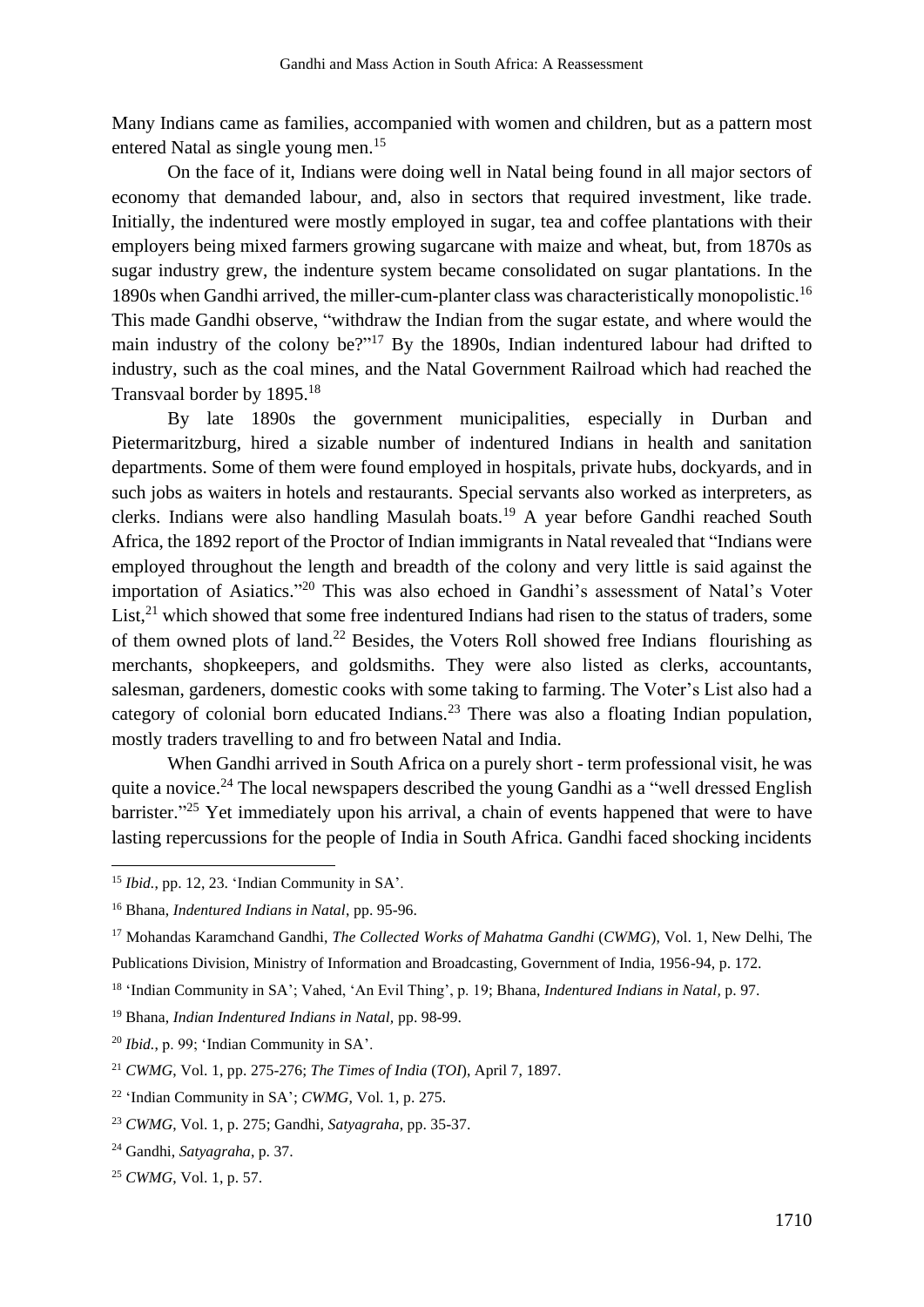of being thrown out of train cars, to being assaulted and violently pushed off the footpaths, he experienced segregation from white European passengers on stagecoaches, faced impossibility of securing accommodation in hotels, and witnessed the anger of white magistrates in courts while being genuine in continuing to follow Indian courtroom's etiquettes in the South African courts.<sup>26</sup> Natal people seemed very hostile towards him even though he had exercised tremendous restraint. There were no easy explanations for what Gandhi had faced. After reaching Pretoria he was startled to find that the Natal newspapers which initially announced his arrival with well kempt appearance, soon declared him as an "Unwelcome Visitor".<sup>27</sup> Realising that newspaper reports about him were likely to do more harm, he earnestly wrote to the editor of the Natal Advertiser, explaining his position with a request to give space to his reply in the newspaper – "I am that unfortunate barrister-at-law who had arrived in Durban and who is now in Pretoria".<sup>28</sup> Indeed, Gandhi was unwelcomed in a colony where white English predominated, being very conscious that Indians were a subject race in the British Empire.

As Gandhi settled down as an advocate, he began to grapple with the problem through inputs from his employer and employer's partners, his employer's white South African counsels, and, the litigants who brought cases to him.<sup>29</sup> He soon understood that Indian indentured were at the receiving end of a savage, inhuman, system where white Europeans inflicted abuses on them as a regular habit – flogging, separation from families, stoppage of rations and no medical aid in sickness, and, no freedom to negotiate choice of employers, wages, category of work or termination of their contract. Generically called "coolies," Gandhi became conscious that their living conditions bordered on slavery, even their children could not escape it.<sup>30</sup> It was a refurbished, upgraded form of slavery.<sup>31</sup> Based on his information, Gandhi conjured up an image of a difficult situation where indentured Indians had begun to describe their own selves as "coolies" because the Europeans used the contemptuous term very extensively. This was not all. Hundreds of Indian lawyers and traders were called "coolie lawyers" or "coolie traders" in a form of generic insult, though some Europeans were unable to perceive the usage as such, but majority whites used the term to convey deliberate contempt towards Indians.<sup>32</sup>

The anti-Indian prejudice was so strong in the colony that it was an axiom with many Europeans to view Indians disadvantageous to white existence. The harsh reality was that "free" Indians and "free" traders too faced virulent attacks exposing a pervasive malaise in Natal society. The South African whites regularly used the print media to spread negative stereotypes about Indians – "The Indians have no sense of human decency", "They suffer from loathsome diseases", "They consider every woman their prey". Such headline specimens were

<sup>26</sup> *Ibid.*, pp. 57-59; Chandra, *op cit.*, pp. 171-72.

<sup>27</sup> *CWMG*, Vol. 1, p. 57.

<sup>28</sup> *Ibid.*, p. 59.

<sup>29</sup> Gandhi, *Satyagraha*, pp. 38-39.

<sup>30</sup> *Ibid.*, p. 20.

<sup>31</sup> 'Indian Community in SA'; *TOI*, April 7, 1897.

<sup>32</sup> Gandhi, *Satyagraha*, p. 36.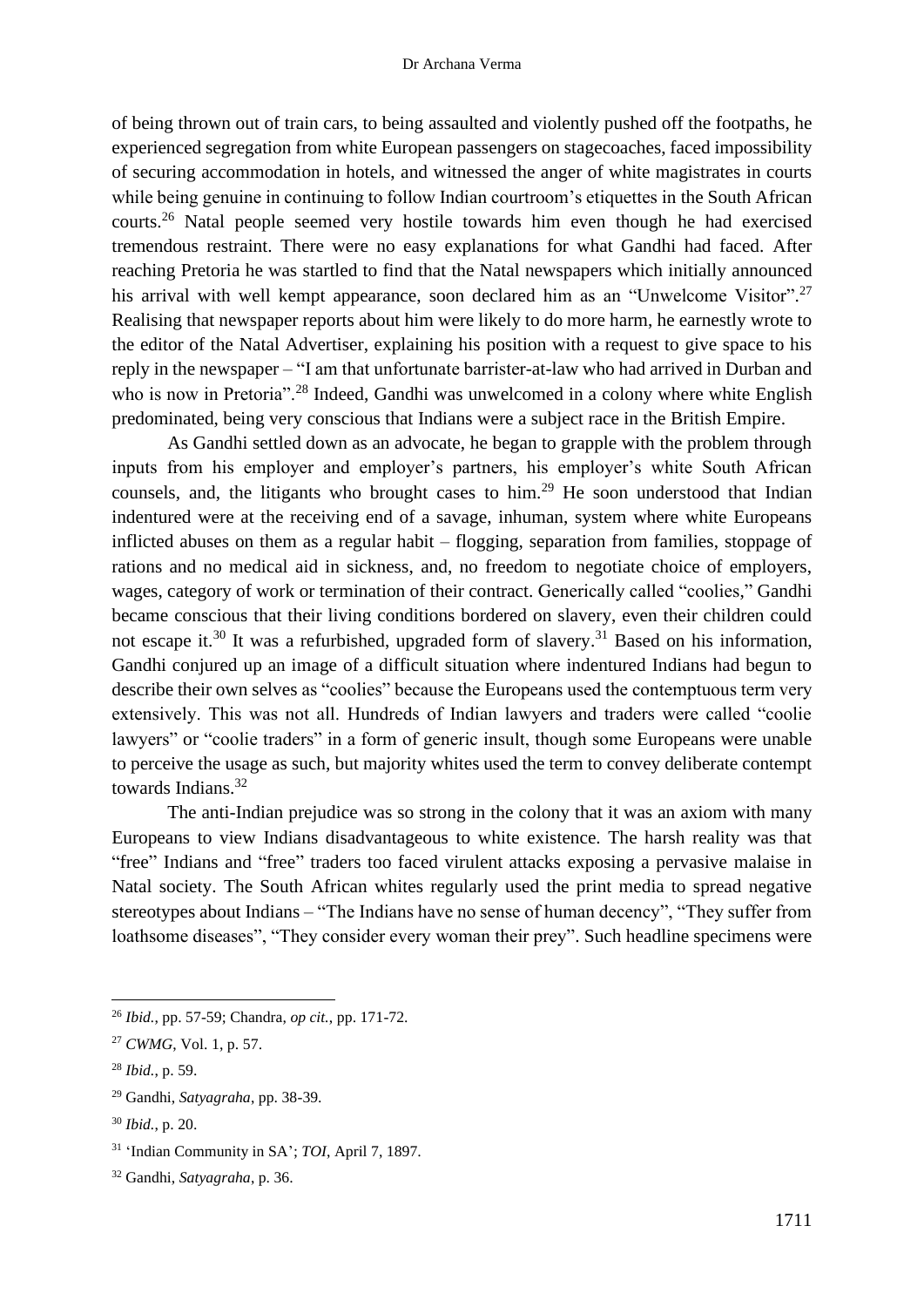not rare but multi-fold.<sup>33</sup> Gandhi found that "free" traders, miscalled as Arabs, were the direct targets of white attacks and the newspapers derided them as cheaters, wily wretched, the real canker, parasites living in semi – barbaric life with disgraceful practices to bankrupt European traders.<sup>34</sup> Gandhi's immediate concern was to question such opinionated perceptions. He couldn't understand why all the outpouring of wrath on the Asiatic traders who were earning their bread by the sweat of their brow? Neither could he understand why their greater competency and superiority in commerce was being despised? He wrote to the editor of Natal Advertiser – "superior trading skills and fair competition should have encouraged others to raise as high in colonial Natal!"35

In 1894, Gandhi became ready to depart for India after contemplating the impossibility of balancing the twin issues of looking after the firm's case that employed him, and, taking up the question of Indians in South Africa at the same time. <sup>36</sup> But then at his farewell organised by his employer Dada Abdulla, Gandhi came to know about a news caption in Natal Mercury that the government was about to introduce a Bill to disenfranchise Indians. While guests were talking about the intentions of the government, Gandhi suggested to those present that Indians should strenuously resist this attack on their rights. The attendees seemed in agreement, but asked Gandhi to stay on to fight the battle. $37$  This proved consequential. At once, a committee was set up to oversee the organisational efforts, with Sheth Haji Adam as its chairman.<sup>38</sup> The same night, Gandhi drew up a petition addressed to the Natal Legislative Assembly, and next day it was sent as a telegraphic message to the Natal government, the first of its kind to formally present the case of Indians. Although it failed to defeat the new Franchise Bill, the petition did succeed in getting the passage of the Bill delayed for two days.<sup>39</sup> Resultantly, Indians became favourably disposed towards Gandhi and soon "free" traders, volunteers and the descendants of ex – indentured Indians began to participate with alacrity in meetings. A signature campaign followed, and, within a month at least 10,000 signatures were successfully acquired which were appended to a Memorial crafted by Gandhi, with Indians as petitioners, and forwarded to Lord Ripon, the Secretary of State for colonies in England. The petition specified the pursuits of Indians in Natal, highlighting their eligibility as voters, and included a profound message that Natal's new Franchise Bill was debarring Indians wrongfully.<sup>40</sup> Young Gandhi seemed capable of raising a voice for justice and equity and for correctional power. This marked the beginning for Gandhi's indoctrination as a potential community leader.

Indians began to visit Gandhi regularly. But what affected him was that they hadn't availed themselves of their legitimate rights. "All of them had had the same bitter

<sup>33</sup> *Ibid.*, p. 30; *CWMG*, Vol. 1, pp. 57-61.

<sup>34</sup> *CWMG*, Vol. 1, pp. 59-60.

<sup>35</sup> *Ibid.*, p. 60.

<sup>36</sup> Gandhi, *Satyagraha*, pp. 38-39.

<sup>37</sup> *Ibid.*, p. 40; *TOI*, April 7,1897; *TOI*, April 26, 1897.

<sup>38</sup> Gandhi, *Satyagraha*, p. 40.

<sup>39</sup> *Ibid.*

<sup>40</sup> *CWMG*, Vol. 1, pp. 147-156.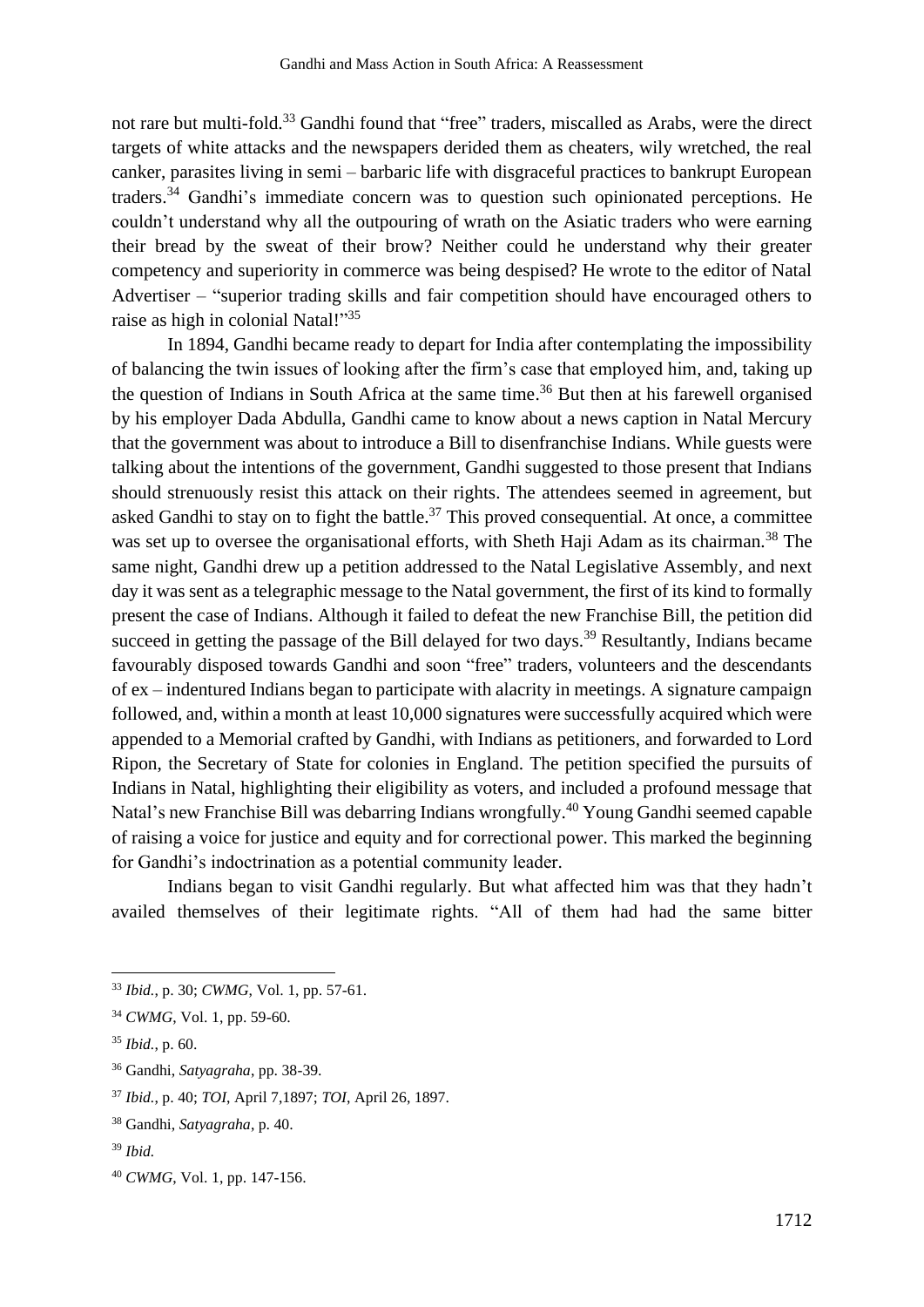experiences...but they did not mind...being habituated."<sup>41</sup> It was like pocketing insults as one pockets cash. Perhaps they were busy earning honestly or probably it did not occur to anyone to enlist the support of Indians of different backgrounds.<sup>42</sup> But then Gandhi found a peculiar situation as Indian traders tried to differentiate themselves from indentured labourers. Gandhi gave respect to traders but did not savour their opinion as it resonated with the distinctions that Natal whites made about Indians. The reality dawned on him that Indians of all backgrounds faced restrictions, discrimination and segregation.

The years from 1893 to 1897 were full of portent for the Indians with both Natal and the Transvaal governments placing restrictions after restrictions against them. Natal became a responsible government and thus felt itself empowered to control the entry of Indians in South Africa. Natal's Legislative Council and the Legislative Assembly passed regressive laws against "Asiatic menace," forcing indentured Indians to re-indenture or return to India for good, after the expiry of their contracts, failing to do so meant imposition of an annual poll tax of 3 pounds on them and their families. Alongside, "free" Indians were denied franchise.<sup>43</sup> Their movement too was restricted as Indians were required to obtain passes if they had to go from one place to another, especially at night. In addition, they were to register their marriages. It was clear that life was made very difficult for Indians, with an underlying intention to eventually expel them from the British colony.

The Transvaal government made identical laws. It was in 1881 that Indian traders and "free" labourers had first arrived in the Transvaal making a successful beginning by purchasing land, opening shops and finding work in the diamond mines. However, Gandhi observed that Europeans in this country had boundless hunger for riches, particularly after the finding of the Transvaal gold mines.<sup>44</sup> By 1885 the Transvaal had imposed a registration fee of 3 pounds on all Indians, withheld their right to purchase freehold land and even demarcated special locations, wards and streets for them to reside in. These were dirty places with no water supply, no electricity arrangement and no sanitary convenience to speak of.<sup>45</sup> Whites in the Transvaal believed that contact with Indians, and living near them, would defile their own selves. This affected Gandhi's conscience and he was reminded of caste discrimination practise in India. In Gandhi's view Indians in South Africa had become the "panchamas".<sup>46</sup> The situation was difficult to fathom, becoming more alarming after an Indian delegation went to meet the Transvaal President Kruger for redressal, who made them wait in his courtyard, and gave them a reply that betrayed malice – "You must rest content with what rights we grant to you".<sup>47</sup> The

<sup>41</sup> Gandhi, *Satyagraha*, p. 39.

<sup>42</sup> *Ibid*., pp. 36-37.

<sup>43</sup> Vahed, 'An Evil Thing', fn. 6, p. 2; *TOI*, November 3, 1913.

<sup>44</sup> Gandhi, *Satyagraha*, p. 30; *TOI*, May 12, 1897.

<sup>45</sup> *TOI*, May 12, 1897; *TOI*, January 31, 1898; *TOI*, February 28, 1898; *TOI*, March 21, 1898; Gandhi, *Satyagraha*, p. 32.

<sup>46</sup> Sujay Biswas, 'Gandhi's Struggle Against Caste and Untouchability in South Africa, 1893-1914', *South Asian Review*, Vol. 42, Issue 1, 2021, pp. 3-17.

<sup>47</sup> Gandhi, *Satyagraha*, p. 31.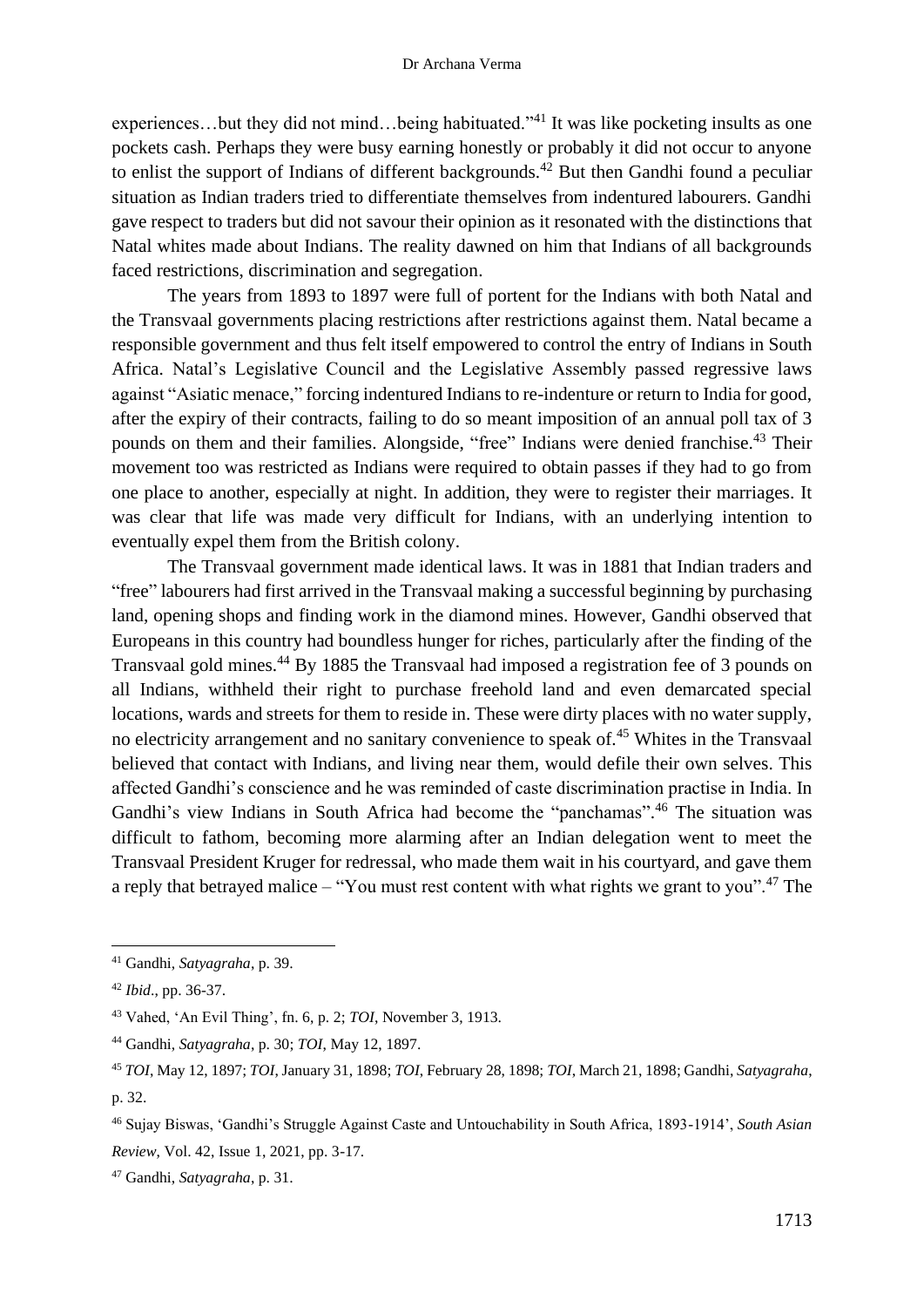position of Indians in South Africa was thus full of pernicious circumstances. Attention was drawn towards this with the beginning of Gandhi's political activism.

Gandhi put his determination to test by first concentrating on local newspapers which were busy denying Indians their identity. Through incessant writing in different newspapers – *Natal Advertiser*, *Natal Mercury*, *Natal Witness*, and *The Times of Natal* – Gandhi tried to portray his countrymen as a veritable blessing to the colony and seriously tried to educate white Europeans about the misunderstood Indian.<sup>48</sup> Gandhi wrote on many aspects to undo the falsity – who were the Indians, were they desirable as citizens in the colony, was their treatment based in accordance with the best British traditions or with the principles of justice and morality or were they to be viewed purely from material and selfish point of view.<sup>49</sup> He defended the indentured labourers' role as one receiving corporal punishment but still not giving evidence against their masters. He defended the trader as the one not able to speak English, and much maligned due to defective interpretation.<sup>50</sup> This was sublime Gandhi, but Gandhi also wrote with anger – "are they to be treated as scoundrels?"<sup>51</sup> "So long as the skin is white it would not matter to you whether it conceals beneath it poison or nectar?"<sup>52</sup> He even wrote with sarcasm – "if a room without a nice, rich carpet and ornamental hangings, a dinner table, (perhaps unvarnished), without an expensive table cloth, with no flowers to decorate it, with no wines spread, no pork or beef ad lib... be a semi-barbaric life ...then, indeed, the Indian trader must plead guilty to the charge and sooner the semi-barbarity is wiped out from the highest colonial civilization, the better!"<sup>53</sup> The more Gandhi wrote in the newspapers the more aware Indians became about his capacity to develop a common platform for Indians.

It was a time when Gandhi did not question the basis of British Imperialism, rather accepted it as given although he was conscious that England "wafts her sceptre" over India.<sup>54</sup> Still, Gandhi developed the argument that there was no invidious distinction between a white and an Indian British subject, they both being part of the same British Empire! This allowed Indians to become aware of their commonest right as British subjects and to appeal to the Imperial government for redressal of their grievances. The cue was picked up and, Gandhi received community support to carry on a veritable campaign making the Imperial authorities aware that Indians could express widespread feeling of dissatisfaction and disappointment against institutionalised racist discrimination. Gleaned with an auditor's eye, Gandhi wrote letters, petitions, memorials, representations, sent these with signatures of Indians, as well as his own, to all those who mattered in running the administration of the colony of Natal. Included in the list were the Natal Governor, the Natal Premier, Natal Legislators both of the Council and the Assembly, and the Speaker of the Natal Assembly.<sup>55</sup> Through Gandhi, Indians

<sup>50</sup> *Ibid.*

<sup>52</sup> *Ibid.*, p. 167.

<sup>48</sup> See, *CWMG*, Vol. 1.

<sup>49</sup> *Ibid.*, pp. 170-189.

<sup>51</sup> *Ibid.*, p. 184.

<sup>53</sup> *Ibid.*, pp. 60-61.

<sup>54</sup> *Ibid.*, p. 289.

<sup>55</sup> *TOI*, May 6, 1897; *TOI*, May 24, 1897; See also, *CWMG*, Vol. 1; *CWMG*, Vol. 2; *CWMG*, Vol. 3.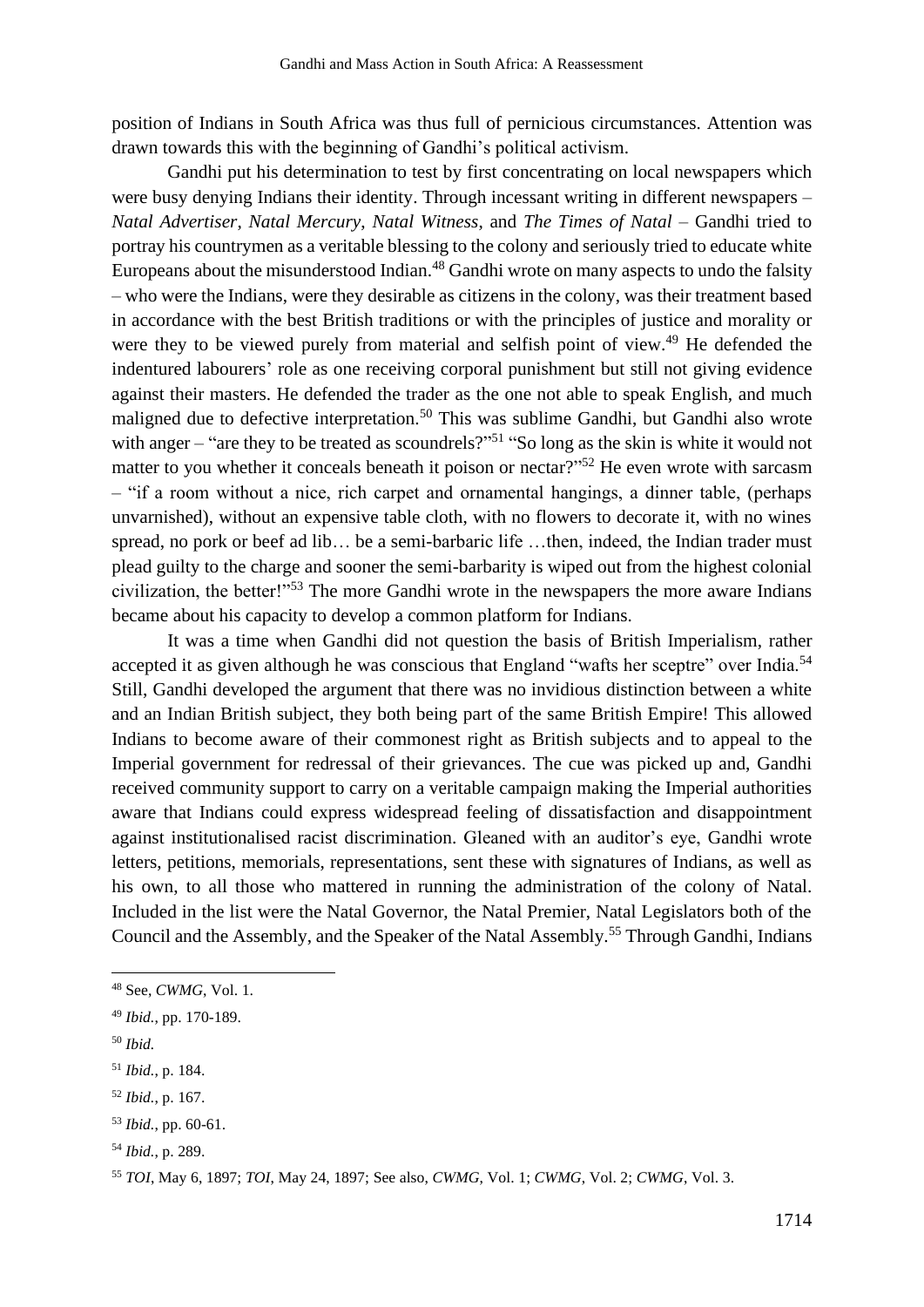also began to communicate with colonial authorities – the Secretary of State for colonies in London, Lord Ripon, W. Wedderburn, J. Chamberlain, and the Viceroy of India Lord Elgin.<sup>56</sup> Alongside, they approached the British Immigration Agent at Pretoria, the Transvaal, and even Her Majesty's commissioner in Cape Town.<sup>57</sup> As British subjects, Indians vociferously appealed to higher constitutional authorities that no bar against their political freedom and political privileges be allowed to be put in South Africa. Despite their strenuous efforts, however, England did not prove to be the deliverer for Indians. The official responses were not equibalanced in their favour and Indians remained pitted against British Imperialism. Nevertheless, Gandhi's campaign in South Africa began to have strong backing of the Indian community. This was no idle expression of opinion, but, a sincere one.

The case for Indians continued to be built up with the realisation that exclusionary laws would ruin hundreds of homes, may leave community members penniless, not just families, relatives, traders, and servants, but the entire Indian settler community. In Natal, their entire existence seemed at stake.<sup>58</sup> A time came when Gandhi was able to convince the Indian leaders and other community members to get organised politically. As a consequence, the temporary committee formed in early 1894 became a permanent political body and came to be called the Natal Indian Congress (NIC). Gandhi believed that the political body would allow Indians to speak with one voice.<sup>59</sup> When formed, the NIC had a structure with Abdoola Hajee Adam as the chairman, and 23 Vice-Presidents from all backgrounds – Muslims, Hindus, Parsees, and Christians, and with Gandhi as the Honorary Secretary. <sup>60</sup> The NIC focused on the conditions of indentured Indians in order to help alleviate their sufferings, to help the poor and the helpless in every possible way, and to work in general for the moral, political and social uplift of the Indians.<sup>61</sup> Within 2 or 3 years, a large number of Indians from different parts of Natal had enrolled in it, though not all paid subscription for the mere asking. Some had to be persuaded.<sup>62</sup> Aimed to fight discrimination against Indians, NIC worked all the year round and focused on providing equality to all.

Gandhi went to India in 1896 carrying the credentials from the NIC to present a truthful portrait about South African Indians.<sup>63</sup> In India, Gandhi addressed large gatherings in Bombay, Madras, Poona where he forcibly outlined the humiliating problems faced by Indians in South Africa, signalling their political degradation, and, economic ruin. <sup>64</sup> His cause attracted the press, people, national leaders alike, among whom Gopal Krishna Gokhale was so inspired that he later played a role in getting the indentured emigration stopped from India.<sup>65</sup> Gandhi also

<sup>62</sup> *Ibid.*, p. 246; Gandhi, *Satyagraha*, p. 42.

<sup>56</sup> *CWMG*, Vol. 3; *TOI*, November 19, 1906; *TOI*, April 7, 1897.

<sup>57</sup> See, *CWMG*, Vol. 1; *CWMG*, Vol. 2.

<sup>58</sup> *CWMG*, Vol. 1, p. 204.

<sup>59</sup> *Ibid.*, p. 245.

<sup>60</sup> *Ibid.*; Gandhi, *Satyagraha*, p. 42.

<sup>61</sup> *CWMG*, Vol. 1, pp. 248-249.

<sup>63</sup> Gandhi, *Satyagraha*, p. 45; *CWMG*, Vol. 2, pp. 1-2.

<sup>64</sup> *CWMG*, Vol. 2, pp. v-vii, 38-48, 69-80, 92.

<sup>65</sup> *Ibid.*, pp. 59, 80; Gandhi, *Satyagraha*, pp. 46-48.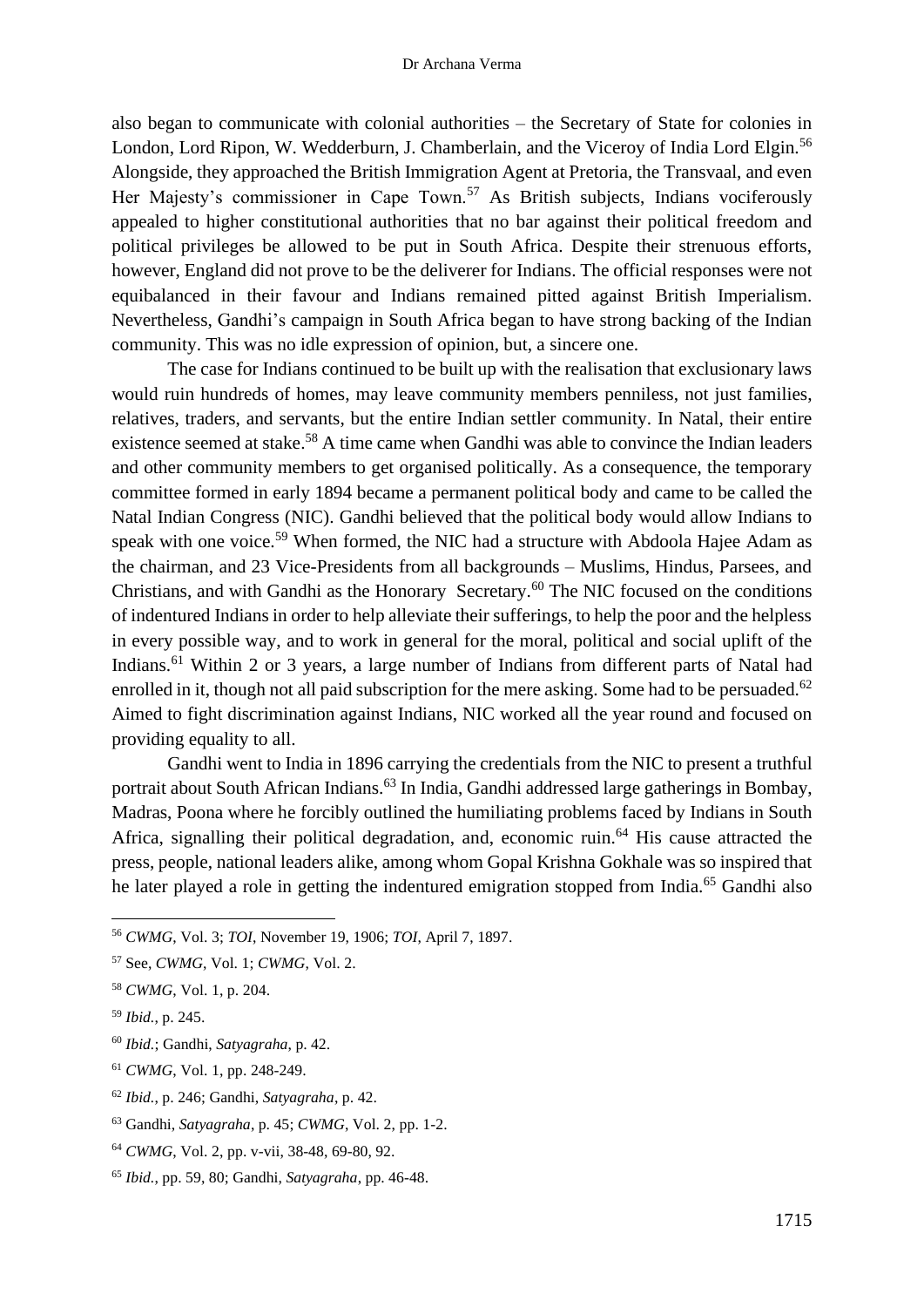got a "Green Pamphlet" published about grievances of Indians which he wrote on voyage home from Natal. The Green Pamphlet became the most widely distributed propaganda material, making Indians conscious that Gandhi's cause was worth fighting for.<sup>66</sup>

Gandhi left for Natal in response to a telegraphic message asking him to return at once.<sup>67</sup> By that time, Reuter's cablegram containing exaggerated summaries of Gandhi's Indian speeches and the Green Pamphlet, had been made accessible to thousands of Europeans through local newspapers.<sup>68</sup> This ensured that when Gandhi reached Natal, a movement hostile to him was in the offing. This became starkly apparent when two steamers, S.S. Courland and S.S. Naderi owned by South African Indians, reached Natal carrying Gandhi and other Indian passengers. Whites claimed that Gandhi was "invading" Natal with hordes of Indians.<sup>69</sup> The Natal Government played its role by forcibly quarantining the two steamers for 23 days at a distance from Durban harbour. Eventually, the steamers were allowed to land, but then events of unprecedented scale happened. As the steamers reached Durban harbour, thousands of white Europeans gathered at the landing point, highly charged and agitating, to prevent the landing of Gandhi and Indians. The ship owners, "no cowards" in Gandhi's eyes, steadfastly refused, becoming more determined to land in order to test their right to do so.<sup>70</sup>

Meanwhile, the white colonists dispersed from the landing point, with assurances from their leaders, but continued to throng the streets of Durban. Later, when Gandhi was walking with his friend Mr. Laughton, the counsel of his employer Dada Abdulla, to reach his destination, some white youth noticed, recognised and identified Gandhi. As Gandhi proceeded, the young whites were joined by other Europeans. They succeeded in separating Mr. Laughton from Gandhi, then began to abuse him, throw stones at him, slapped him, kicked him, hurled stale fish at him and eventually threw down his turban.<sup>71</sup> Gandhi almost gave up the hope of reaching his destination, alive. An alert wife of the city's Superintendent of Police Mr. Alexander, saved him. As he reached his destination, thousands of white Europeans again gathered in a menacing mood, ready to burn down the house along with Gandhi. However, as destiny would have it, the dangerous eventuality was avoided as Mr. Alexander reached the location and helped Gandhi escape, disguised as a police constable.<sup>72</sup> All this happened on 13 January 1987 and next day the newspapers carried the news expressing sympathy with the white standpoint but at the same time defended Gandhi.<sup>73</sup> The whole episode contributed to enhance Gandhi's reputation. This meant that Indians would measure their own strength and confidence in Gandhi's suffering for their cause. As for himself, he felt that "God was preparing me for the practice of Satyagraha".<sup>74</sup>

<sup>66</sup> *CWMG*, Vol. 2, pp. vi, 120.

<sup>67</sup> *Ibid.*, pp. vii, 173.

<sup>68</sup> *Ibid.*, p. 164; Gandhi, *Satyagraha*, p. 48.

<sup>69</sup> *TOI*, April 7, 1897; *TOI*, May 6, 1897; *CWMG*, Vol. 2, pp. 165, 171-172.

<sup>70</sup> *TOI*, May 6, 1897; Gandhi, *Satyagraha*, p. 51.

<sup>71</sup> *Ibid.*, pp 53-54; *CWMG*, Vol. 2, pp. 174-76.

<sup>72</sup> Gandhi, *Satyagraha*, pp. 54-55; *CWMG*, Vol. 2, pp. 162-174.

<sup>73</sup> *Ibid.*, pp. 175-182; *TOI*, March 8, 1897.

<sup>74</sup> Gandhi, *Satyagraha*, p. 57.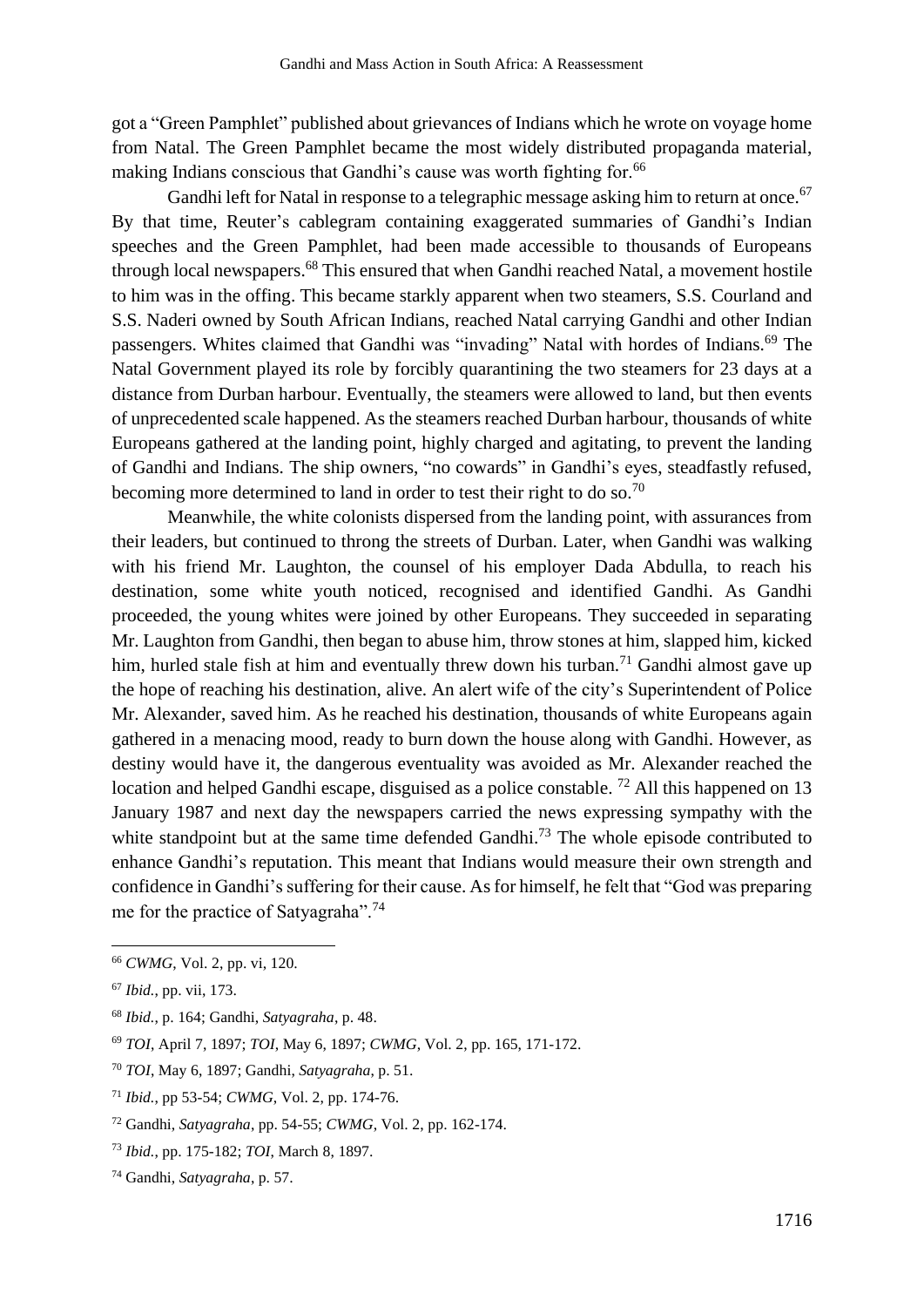Gandhi insightfully understood that Natal quickly fastened the label of exclusion against Indians. Four new bills were passed in 1897 which Indians considered as engines of oppression – the Quarantine Bill, the Immigration Restriction Bill, the Trade Licenses Bill and the Bill to protect uncovenanted Indians.<sup>75</sup> In all these, the Government dropped the police liability against wrongful arrest thus unduly protecting the police force. Gandhi fought many cases for Indians against the working of such demonising laws in the Natal's courts, winning many but also losing some,<sup>76</sup> but often successful in pointing out many irregularities in the functioning of the Government and the police mechanism. Most common of such cases involved the imposition of annual pound  $3$  poll tax.<sup>77</sup> Gandhi fought cases which ended securing justice to the indentured labourers particularly when pound 3 tax was falsely imposed – for example when the labourer took leave of absence to file a complaint against the owner or when a labourer was charged for absence from indentured estate at roll call on a Sunday.<sup>78</sup> Gandhi took up cases when the indentured labourers were falsely accused of destroying corn while hoeing fields or when they were sentenced without even witnesses deposing against them. In many cases Gandhi helped set aside hard labour punishment against the indentured.<sup>79</sup> There were cases when the Indian labourers were let off after Gandhi's forceful arguments in the Magistrate Court specially under the Vagrancy Law, despite the Natal Police not agreeing to the decision of the magistrate.<sup>80</sup> Even in cases where his arguments were rejected, Gandhi pursued through appeals to the higher Circuit Court and even to the Natal Supreme Court.<sup>81</sup> Gandhi also fought cases involving just demands of Indian traders for retail licenses or against illegal imposition of fines seeking refunds or seeking changes in the immigration legislation.<sup>82</sup> Gandhi's concentration on the welfare of the indentured Indians, the rich and the poor alike, made him a towering figure in the community.<sup>83</sup> In practice this meant increasing interactions of Indians with Gandhi and compatibility with each other. The process generated political consciousness that was more than just a fractional interest for Indians. This was not a simple mythological experience.

The Indian question hung in South Africa during the Boer war (1899-1902) fought between Imperial Britain and the Boer Republic of the Transvaal ostensibly on race antagonism that Britain's "own" subjects, the Uitlanders, faced from the Boers. It is said that the colonial secretary, Chamberlain, even used grievances of Indians as one of the grounds for fighting the war.<sup>84</sup> However, Britain's recourse to fight the race-feud was deceptive as Britain did not want

<sup>75</sup> *CWMG*, Vol. 2, pp. 260-271; Nauriya, 'Representing Indian Toilers in Natal', pp. 34-35.

<sup>76</sup> *CWMG,* Vol*.* 2, p. 234; Nauriya, *'*Representing Indian Toilers in Natal*'*, p. 35.

<sup>77</sup> *TOI*, March 20, 1899; See also, Nauriya, 'Representing Indian Toilers in Natal'.

<sup>78</sup> Nauriya, 'Representing Indian Toilers in Natal', p. 35.

<sup>79</sup> *Ibid*., pp. 35-36.

<sup>80</sup> *Ibid.*, p. 34.

<sup>81</sup> *Ibid.*, p. 36.

<sup>82</sup> *Ibid.*, p. 35; *CWMG*, Vol. 3, pp. 2-3.

<sup>83</sup> Surendra Bhana and Bridglal Pachai, (eds.), *A Documentary History of Indian South Africans*, Stanford, The Hoover Institution Press, 1984, p. 8.

<sup>84</sup> Gandhi, *Satyagraha*, pp. 64-65, 75; *TOI*, July 24, 1899; *TOI*, August 17, 1899; *TOI*, August 21, 1899.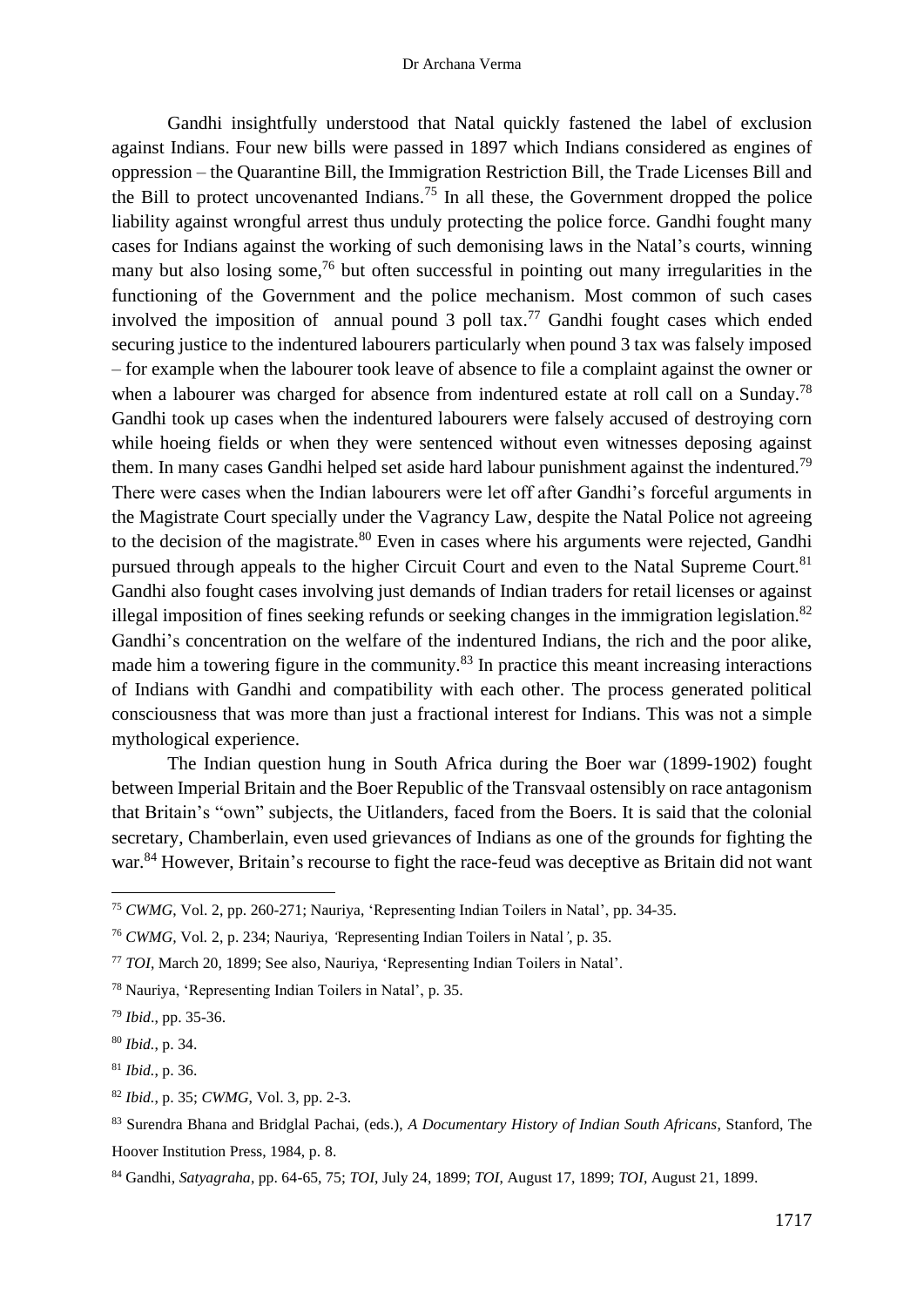the Transvaal swept away. More deep-rooted causes of imperialism were at work and the war was fought on suzerainty issue.<sup>85</sup> Little thought was likely to be given to the Indians. Yet when Natal Government approached Indian leaders, a non-combatant Indian Ambulance Corps of 1000 Dhoolie Stretcher-Bearers was promptly raised, including both the indentured and free Indians like Gandhi.<sup>86</sup> Most of the volunteers were plucky youth and they registered their names at Gandhi's office, ready to serve until the war got over.<sup>87</sup> It was exemplary that Indians did not nurse any grudges, there was no mistaking fervour in maintaining Imperial unity, including in Gandhi, who would decades later succeed in evicting Britain from its greatest Imperial possession, i.e., India.

The Volunteer Corps did arduous work, and at times very risky, with shells falling within hardly 100 yards from them while they marched for miles carrying stretchers with wounded soldiers, along with monthly rations and water carts on rugged roads and hilly regions, sleeping in the open without blankets, and at times without satisfying hunger and thirst.<sup>88</sup> The Natal Witness and Natal Mercury acknowledged the Indian Corps as very acceptable, with eloquent expression of the feeling of the Indian people.<sup>89</sup> Gandhi communicated to the Volunteer Corps – "as a memento of the assistance you gave me…I offer you the gift of my services which please accept …I promise to take up without fee any legal work that I can do for you or for your friends..."<sup>90</sup> Thus evolved the vision of a leadership based on principles and values. It was in this scenario that Gandhi was seen as a man of different calibre, with community feeling confident in Gandhi. His leadership began to grow while Indians looked forward to a permanent change in their relations with the whites.<sup>91</sup>

There was, however, a sanguine side to these developments and their contribution in war did not solve the Indian question. On the contrary, inequality became more marked, and, more offensive as thousands of Indian refugees, along with European refugees, entered Natal after an exodus set in from the Transvaal and Upper Districts of Natal.<sup>92</sup> Natal Indians hoped that Indian refugees being British subjects would be protected. Initially, this is just what happened also, and Gandhi remained enchanted with the term "British subjects" for Indians. The Natal Indian Congress too thanked Natal Government and the Mayor of Durban acknowledged this.<sup>93</sup> However, as Indian refugees continued to pour into Natal, the white officials began to demonstrate clear signs of favouring Europeans, who were allowed entry comfortably and without hindrances with Natal Relief Committees supporting them.<sup>94</sup> At the

<sup>85</sup> *TOI*, April 6, 1898; *TOI*, April 18, 1898; *TOI*, June 28, 1899; Ramchandra Guha, *Gandhi Before India*, London, Allen Lane, 2013, p. 138.

<sup>86</sup> *TOI*, June 9, 1900; *TOI*, June 16, 1900; *CWMG*, Vol. 3, pp. 163-169.

<sup>87</sup> *CWMG*, Vol. 3, pp. 153-154, 158; *TOI*, March 2,1900; Gandhi, *Satyagraha*, pp. 66-69.

<sup>88</sup> *TOI*, March 2 1900; *TOI*, May 18, 1900; *TOI*, June 9 1900; *TOI,* June 16, 1900; *CWMG*, Vol. 3, pp. 163-169.

<sup>89</sup> *TOI*, December 6, 1899; *TOI*, June 9, 1900.

<sup>90</sup> *CWMG*, Vol. 3, p. 176.

<sup>91</sup> *TOI*, June 9, 1900.

<sup>92</sup> *CWMG*, Vol. 3, pp. 150, 169; *TOI*, December 6, 1899.

<sup>93</sup> *CWMG*, Vol. 3, p. 133.

<sup>94</sup> *Ibid.*, p. 140.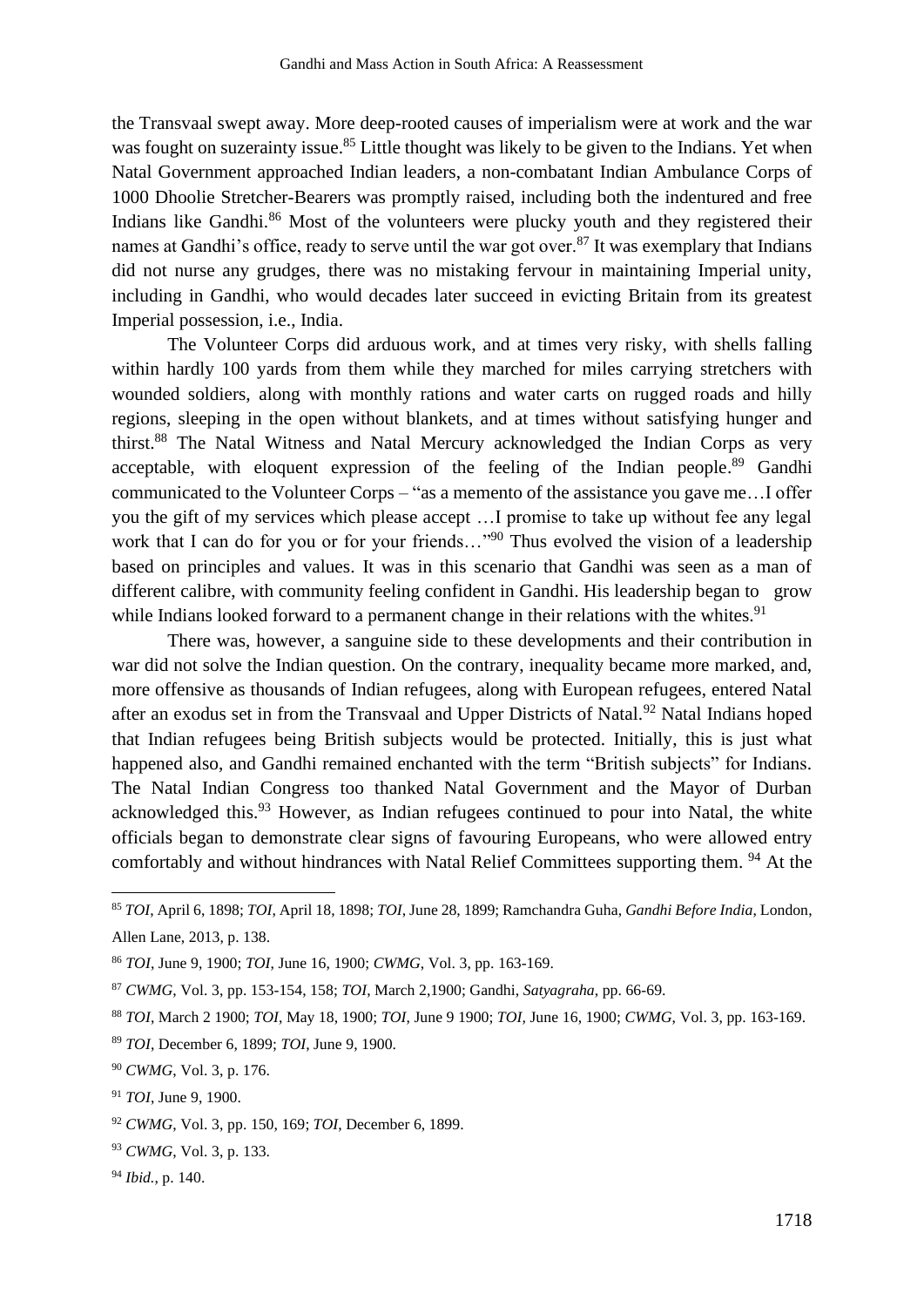same time whites began to clamour that Indians "must not come," treating them as "despised strangers".<sup>95</sup> Even the Shipping Companies did not venture to take Indian refugees because Natal's Quarantine law strictly applied towards Indian passengers.<sup>96</sup> Natal's deliberate neglect continued even after the war ended. It therefore became contingent on Natal's Indian community to shoulder the maintenance of Indian refugees, this being a heart wrenching exercise.<sup>97</sup> Gandhi once again became active in carrying a constant campaign by making representations to the Town Council, the Permit Office, the Immigration Department, the office of the Protector of Immigrants, he wrote to the High Commissioner and the Colonial Office.<sup>98</sup> It was as if all requests and appeals fell on deaf ears. Serious restrictions continued to be imposed on Indian refugees and their resettlement remained a burning issue within the Indian community. This period was of intense activity as Gandhi began to personally appear in relevant offices, and the courts, to seek justice. Many a times he succeeded in exposing the indignant Natal white officials and their discriminatory tactics in issuing relevant documents to Indian refugees – embarkation passes, domiciled certificates, permits, and trader licenses. Yet nefarious ways continued to be used and officials demanded visitor fees or European language requirements to clear the cases of Indian refugees.<sup>99</sup>

Between 1900 and 1905, barring one year (1901-02) when he was in India, Gandhi vigorously campaigned and protested, sometimes with vehemence, against the Natal and colonial governments' inaction to help revert vexing restrictions against Indians. Still the situation remained volatile as the newly created Asiatic Department remained busy, with greater vigour, in enforcing the old Boer Laws against Indians in the Transvaal. The abuse of Traders' Licenses Act, refusal to grant permits to open shops/ businesses, or grant of Asiatic passes to Indians and forcefully confining them to locations, now termed as bazaars in the Transvaal, refusal to grant them land ownership rights – all these matters gravely exercised Gandhi.<sup>100</sup> The Indian community remained much constrained as Natal moved further in similar direction, still worse, as it made exclusion hereditary by extending the pound 3 poll tax rule to the children of indentured labourers.<sup>101</sup> It was at this time that Gandhi called for banning the indentured immigration to the colony of Natal, much against the wishes of plantation owners, mine owners and the railways.<sup>102</sup> He remained in action mode continuing to send petitions, representations to authorities, writing in the press, giving interviews now and led deputations to the Colonial Secretary of State, Mr. Chamberlain.<sup>103</sup> He even floated a weekly

<sup>95</sup> *TOI*, November 14, 1899; *TOI*, January 1, 1900.

<sup>96</sup> *CWMG*, Vol. 3, pp. 140-141.

<sup>97</sup> *Ibid.*, pp. 143, 169, 175-176; *TOI*, June 9, 1900; *TOI*, June 3, 1901.

<sup>98</sup> See, *CWMG*, Vol. 3.

<sup>99</sup> *Ibid.*; See also, Gandhi, *Satyagraha*.

<sup>100</sup> *CWMG*, Vol. 3, pp. 326-327, 389-392; *TOI*, August 5, 1901; *TOI*, July 19, 1905; *TOI*, November 10, 1906; *TOI*, November 24, 1906.

<sup>101</sup> *CWMG*, Vol. 3, pp. ix, 301-303.

<sup>102</sup> *Ibid.*, p. ix.

<sup>103</sup> *TOI*, May 14, 1902; *TOI*, May 17, 1902; *TOI*, November 9, 1902; *TOI*, November 10, 1902; See also, *CWMG*, Vol. 3.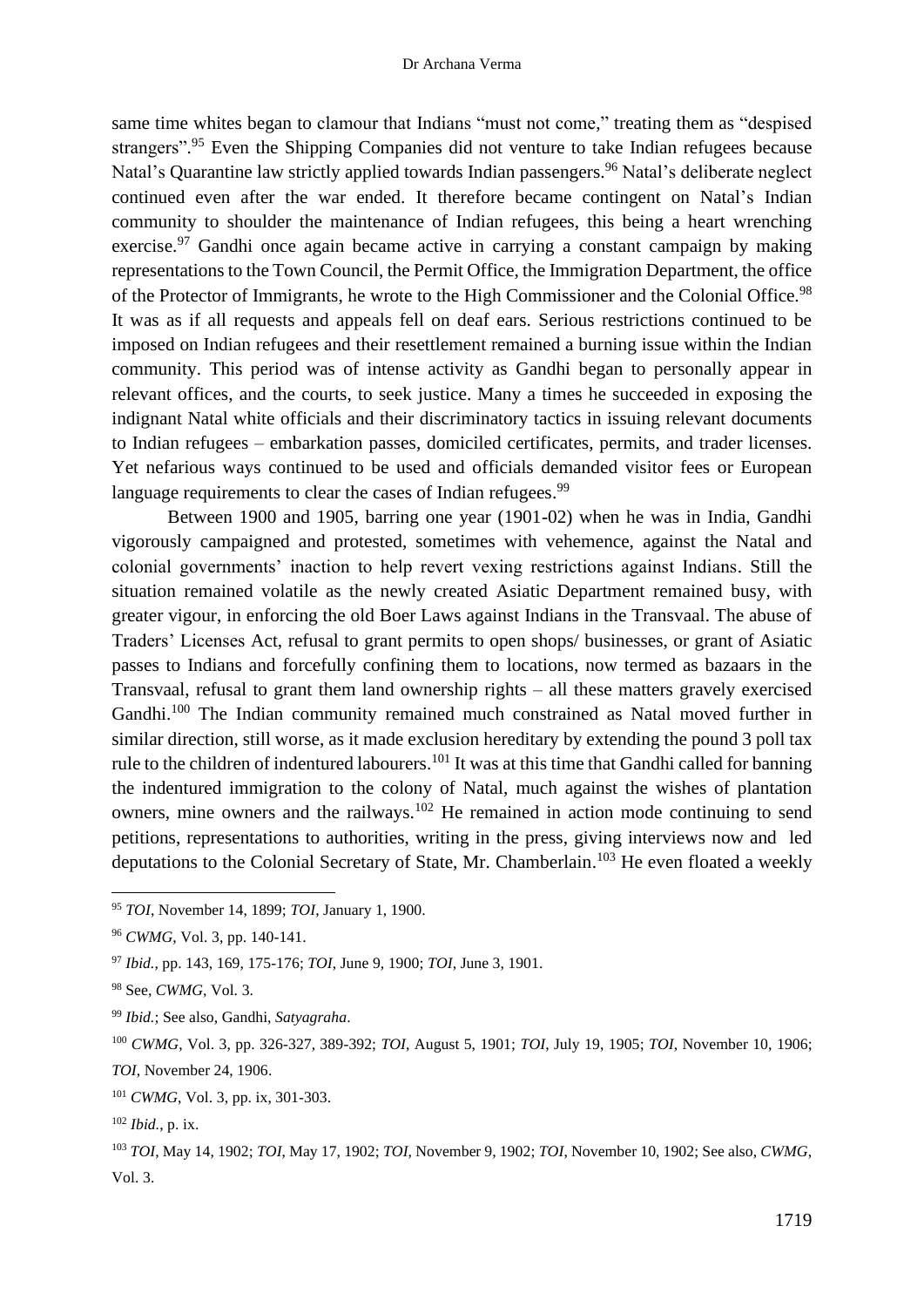newspaper – *Indian Opinion*, to make such information available to Indians. Its content was printed in 4 different Indian languages so that Indians could be apprised of the attempts being made towards redressal of their grievances. <sup>104</sup> The *Indian Opinion* encouraged fellow feeling within the Indian community and linked Gandhi to them even more deeply.

In 1906, the history of Indians in South Africa took a new turn as Gandhi launched Satyagraha in that year in response to the Transvaal's Legislative Council passing the Asiatic Law Amendment Ordinance or what Gandhi called the Black Act.<sup>105</sup> Describing Satyagraha as the "Soul Force" born out of truth and love or non – violence, Satyagraha postulated the conquest of the adversary by suffering in one's own person.<sup>106</sup> Gandhi practised this methodology of protest for the first time in South Africa when passing of the Black Act proved the worst misgivings of Indians right. Indians in the Transvaal regularly faced anti – Indian restrictions practised through magisterial notices,  $107$  and the virulent activities of its White League.<sup>108</sup> However, the promulgation of the Black Act indicated that whites remained statutorily hostile towards Indians. The Act aimed to compulsorily register all Indians by submitting to physical examination, finger printing like criminals and requiring them to carry a registration certificate at all times, producing it on demand by any official, the police and in Courts, not exempting even women and children. Indians remained liable to be fined, imprisoned or deported to India if they failed to register. They were being compelled to leave the country in sheer disgust or accept serfdom. Gandhi's reaction was "I shuddered" when he first read the Ordinance,<sup>109</sup> and at once become aware that rights of Indians were pilfered most drastically. At this time, the realisation dawned on Gandhi that the Empire cannot escape responsibility, the Transvaal being a Crown colony. The deception made Gandhi very strong in his resolution that "we must look for assistance only to ourselves".<sup>110</sup> Gandhi immediately held meeting with leading Indians and explained them the consequences of the Black Act. Soon after, a mass meeting was organised on  $11<sup>th</sup>$  September 1906, held in the Old Empire theatre of the Transvaal that was packed from floor to ceiling with Indians.<sup>111</sup> In this meeting Gandhi spoke in Hindi and Gujarati, with other leaders joining in Tamil and Telugu, explaining the implications of the Black Act for the Indian community. After the speeches ended, the Indians resolved to take the solemn pledge to resistance in the name of God, and passed the historic 4<sup>th</sup>

<sup>104</sup> *CWMG*, Vol. 3, p. vii; *Indian Opinion*, 1903-1914, (Natal, South Africa).

<sup>105</sup> *TOI*, May 25, 1907; *TOI*, November 20, 1907; *TOI*, December 20, 1907; Chandra, *op cit.*; Ashwin Desai and Goolam Vahed, *The South African Gandhi: Stretcher Bearer of Empire*, New Delhi, Navnyana, 2015; William Beinart, *Twentieth Century South Africa*, Oxford, Oxford University Press, 2001; C. G. Henning, *The Indentured Indian in Natal, 1860-1917*, New Delhi, Promilla and Co., 1993.

<sup>106</sup> Gandhi, *Satyagraha*, Chapters XII, XIII; Guha, *op cit.*; Dennis Dalton, *Nonviolent Power in Action*, New York, Columbia University Press, 1993.

<sup>107</sup> *CWMG*, Vol. 3, pp. 471-472;

<sup>108</sup> *Ibid.*, p. 392; *TOI*, April 6, 1903.

<sup>109</sup> Gandhi, *Satyagraha*, p. 91; *TOI*, November 10, 1906; *TOI*, December 20, 1907; *TOI*, January 25, 1908.

<sup>110</sup> Gandhi, *Satyagraha*, p. 117.

<sup>111</sup> *Ibid.*, pp. 94-95.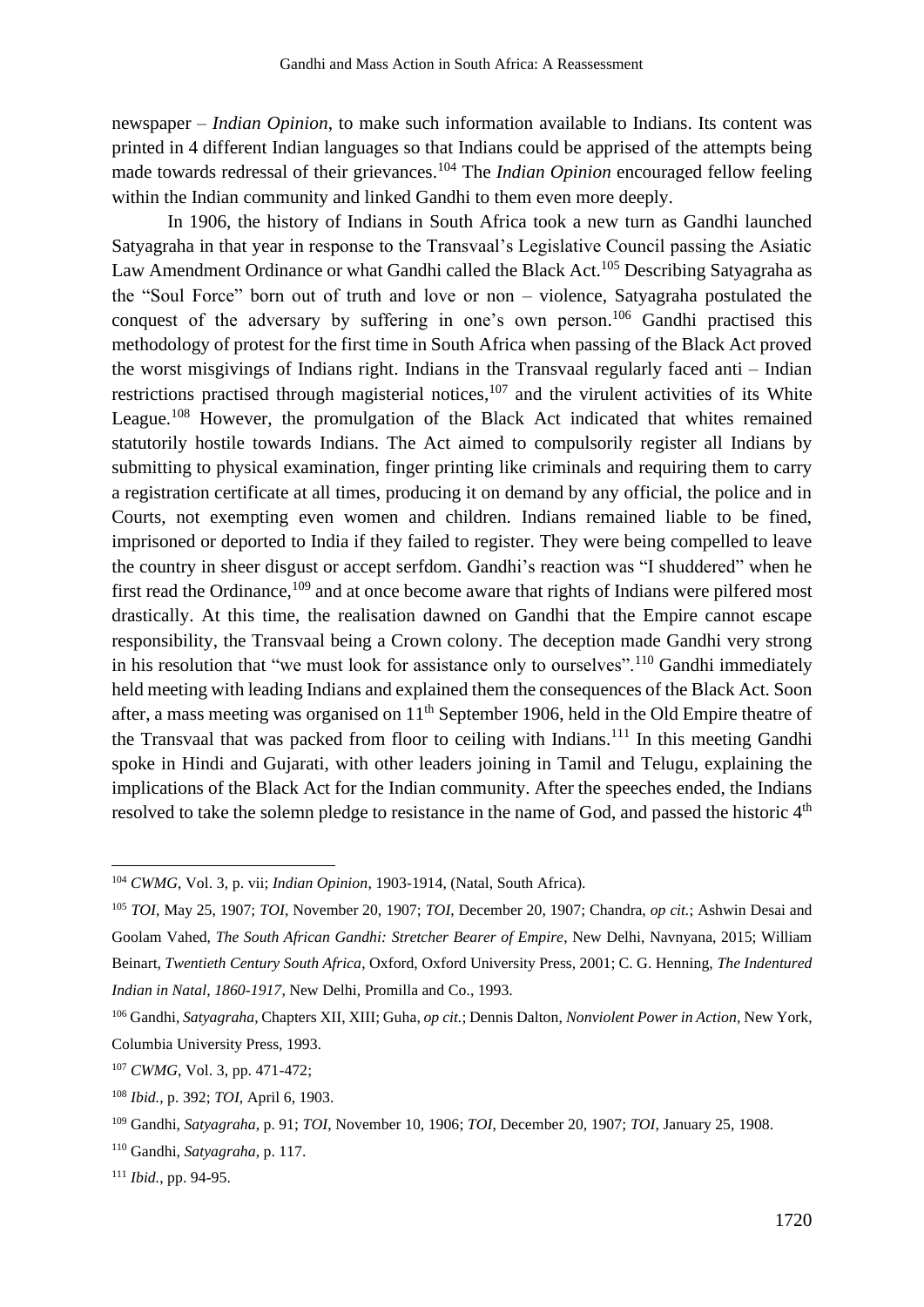Resolution on Satyagraha, deciding to never submit to inhuman laws.<sup>112</sup> Gandhi cautiously made the mass gathering aware that the pledge was not to be taken in a fit of enthusiasm, fostering the idea of community's inner strength – "we may have to go to jail, bear insults, may have to go hungry, suffer extreme heat and cold, may have to do hard labour, may be flogged, fined heavily, with our property attached, we may be deported, fall ill or even die. If the entire community", he carried on, "manfully stands the test, the victory will be near."<sup>113</sup> Gandhi was heard in perfect quiet, word by word, as he prepared the Indians to join Satyagraha.<sup>114</sup> Its meaning was fully discussed in *Indian Opinion* – never use physical force, forbidden even in favourable circumstances.

The Satyagraha as passive resistance movement had to advance for Gandhi had exhausted all appropriate constitutional remedies through the local and colonial governments. He had been to London meeting Dadabhai Naraoji, Muncherji Bhownuggree, the British Committee of Indian National Congress, but the results seemed to be of no avail.<sup>115</sup> In all this, most important fact was that colonial state was exposed – showing friendliness to the Indians while secretly supporting the Transvaal Government, becoming starkly clear in 1907 as the Ordinance became law with Imperial assent. This contributed to reinforce awakening in Gandhi and the Indian community with the result that people began to attend mass public meetings, mostly sitting attentively on grounds, taking pledges of resistance while maintaining discipline.<sup>116</sup> Satyagraha involved recruitment of volunteers of 12-18 years, who handed printed papers with details of the Black Act, dissuading those approaching permit offices. Picketers were placed at these offices, with some getting arrested for obstructing public traffic, but courts set them free declaring them innocent, which further exalted their spirit.<sup>117</sup> There were some painful developments though, as few volunteers were reported to have privately threatened some Indians taking out permits, signalling "rift in the lute"<sup> $118$ </sup> – but such elements were immediately stamped out, while the majority remained vigilant. A Satyagraha Association was floated joined by numerous Indians, who also contributed to its fund.<sup>119</sup> It was at this time that Phoenix Farm became the base to settle Satyagraha workers.<sup>120</sup> By late 1908, the movement was reaping advantage as its community backing remained the single most guarantee of victory. Yet, the Transvaal government remained adamant, its officials conveying to Gandhi time and again that Indian opposition has failed now that the law has been passed, the Indians must prove their loyalty, and love of peace, by submitting to it.<sup>121</sup>

<sup>112</sup> *Ibid.*, p. 95.

<sup>113</sup> *Ibid.*, p. 100; *TOI*, December, 20, 1907*.*

<sup>114</sup> Gandhi, *Satyagraha*, p. 101.

<sup>115</sup> *Ibid.*, pp. 110-20; *TOI*, November 10, 1906, *TOI*, December 18, 1906, *TOI*, January 25, 1908.

<sup>116</sup> Gandhi, *Satyagraha*, pp. 116, 121; *TOI*, December 20, 1907.

<sup>117</sup> *TOI*, December 20, 1907; Gandhi, *Satyagraha*, p. 126.

<sup>118</sup> Gandhi*. Satyagraha*, p. 125; *TOI*, December 20, 1907.

<sup>119</sup> Gandhi*. Satyagraha*, p. 153.

<sup>120</sup> *Ibid.*, pp. 162-163.

<sup>121</sup> *Ibid.*, p. 122; *TOI*, December 20, 1907.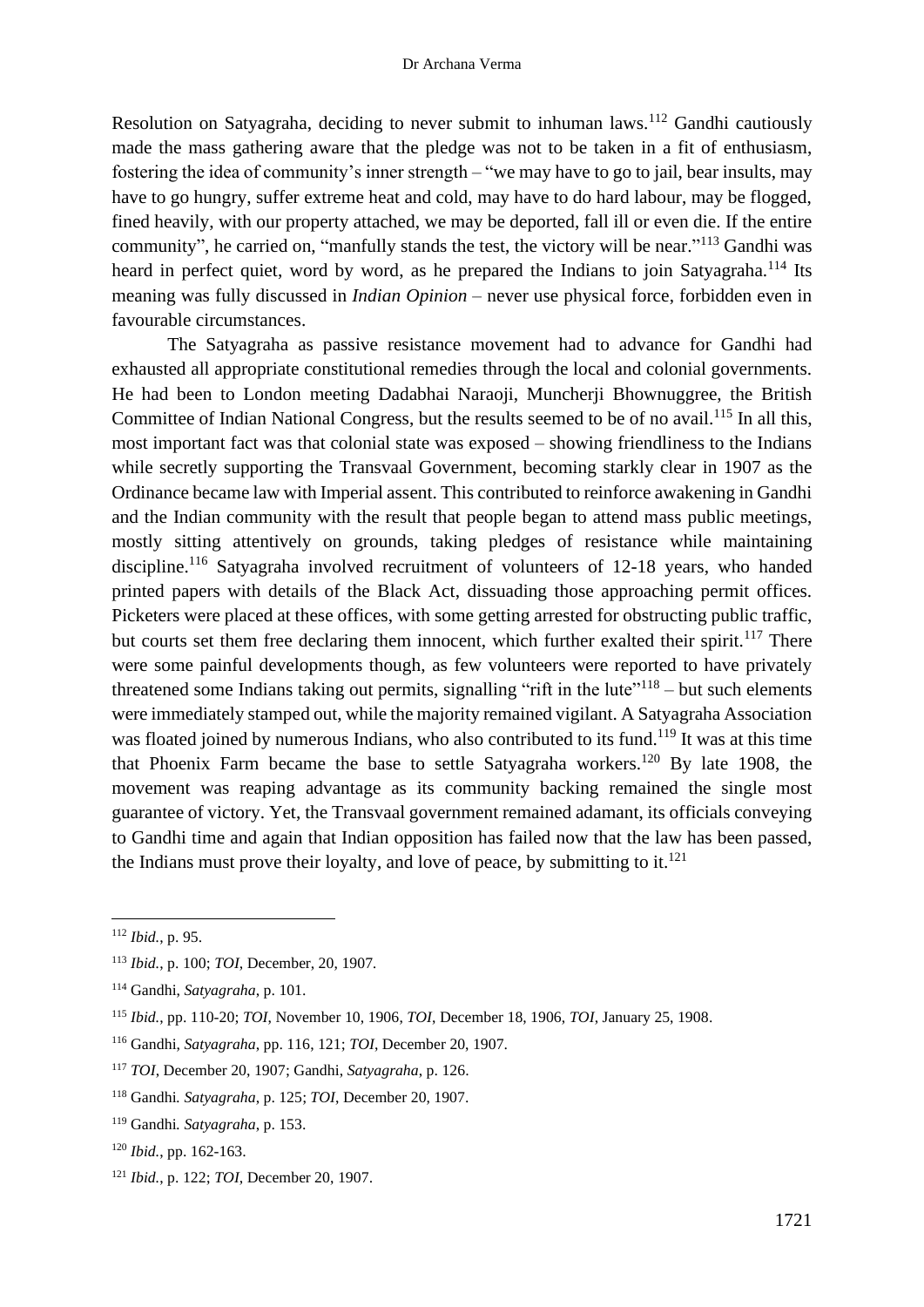As Satyagrahis, the passive resisters continued to flood the prisons, including Gandhi, for disobeying the compulsory registration law. Gandhi's arrest was followed by a spontaneous black flag procession where many were flogged.<sup>122</sup> Inside the prison, Gandhi and fellow Satyagrahis obeyed jail regulations, consistent with their self-respect, while cooking and sharing food.<sup>123</sup> The government, however, remained manipulative. With Gandhi in jail, General Smuts and the Transvaal government tried to reach a settlement with other community leaders, who firmly declined to deal "with Gandhi and our men in jail".<sup>124</sup> The negotiators like Mr. Alfred Cartwright then met Gandhi in jail to work out a settlement but Gandhi chose to first consult his fellow-prisoners, while taking the consent for granted of those outside the prison, as indicated by new prison arrivals.<sup>125</sup> Subsequently, Gandhi was taken to meet General Smuts where a compromise was proposed that Indians should register voluntarily after which General Smuts would repeal the Asiatic Act, asking Gandhi to not hold meetings or demonstrations.<sup>126</sup> To this Gandhi flatly refused, his release was followed by community meetings to confer on the compromise, believing in it himself that the community would gain by the compromise.<sup>127</sup> Majority accepted the settlement, barring a few who accused Gandhi of betrayal having sold the community for 15000 pounds. Gandhi was even assaulted and was badly lacerated.<sup>128</sup> It was obvious that Gandhi was on trial but Indians fulfilled part of their settlement in a very short time, yet, the local government played the community false by not repealing the Black Act, and instead passed two more concurrent acts under which fresh Indian arrivals and later applicants remained subject to the Black Act.<sup>129</sup>

The Satyagraha continued but no one, including Gandhi, could tell how long the struggle would last. Gandhi campaigned through Indian Opinion by writing articles on "Foul Play", educating Indians to hold themselves in readiness for the next course of action which involved burning the registration certificates.<sup>130</sup> This signalled a change in the method of resistance and also a novelty in the community's conduct. Satyagrahis first sent an 'ultimatum' letter to General Smuts, and collected in thousands on the grounds of Hamidia Mosque, in Johannesburg, and went ahead to burn their certificates in a bonfire.<sup>131</sup> This created even a greater stir, 13000 Indians had challenged the powerful Transvaal government! The whites were provided with a fresh handle for vilifying the community, they began to clamour for condign punishment for insolent Indians.<sup>132</sup> The Indians remained fearless, firm and ready to go to prison.

<sup>122</sup> See, Gandhi, *Satyagraha*, Chapter XX, pp. 134-142; *TOI*, January 6, 1908; *TOI*, January 13, 1908.

<sup>123</sup> Gandhi, *Satyagraha*, p. 138; *TOI*, January 13, 1908.

<sup>124</sup> Gandhi, *Satyagraha*, p. 142; *TOI*, January 13, 1908.

<sup>125</sup> Gandhi, *Satyagraha*, pp. 142-144.

<sup>126</sup> *Ibid.*, p. 144; *TOI*, February 1, 1908.

<sup>127</sup> *TOI*, January 13, 1908; *TOI*, January 25, 1908; *TOI*, February 1, 1908; Gandhi, *Satyagraha*, p. 145.

<sup>128</sup> Gandhi, *Satyagraha*, pp. 151-56.

<sup>129</sup> *Ibid.*, pp. 172-175; TOI, February 1, 1908.

<sup>130</sup> Gandhi*, Satyagraha*, p. 181.

<sup>131</sup> *Ibid*., p. 184-187.

<sup>132</sup> *Ibid.*, p. 184.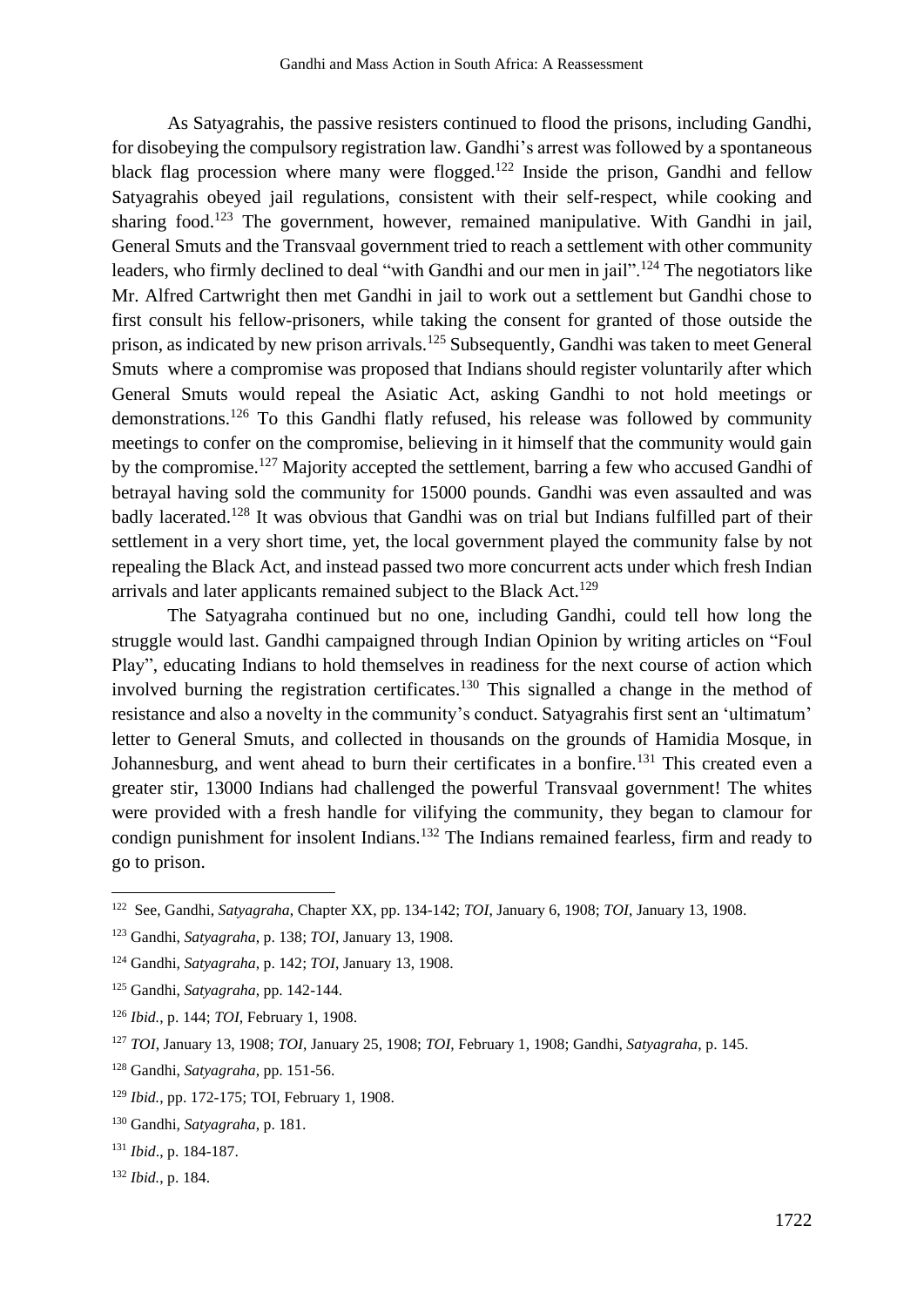Satyagrahis further upset the calculations of the government when they decided to add in their plank the Transvaal Immigration Restriction Bill, passed alongside the Black Act, placing restrictions on Indians entering the Transvaal from other provinces. The community of Hindus, Musalmans, Parsis and Christians considered this addition as their duty,<sup>133</sup> as they wanted to facilitate entry of previously domiciled Indians into the Transvaal who had also received English education. This was possible only by working out a Satyagraha strategy, accordingly 'army' batches were created to move to the Transvaal frontier for entry from Natal, without certificates. When men in such batches reached the frontier, they were arrested, they disobeyed, were rearrested and then illegally deported to India without trial.<sup>134</sup> The batches that succeeded in re-entering the Transvaal, were sentenced to 3 months jail with hard labour, breaking stones, digging tanks, working as sweepers or as scavengers, facing harassment.<sup>135</sup> Gandhi too was made a prisoner, but unlike others was confined to a solitary cell, reserved for dangerous prisoners in Pretoria.<sup>136</sup> Now, everyone seemed to be on trial – the young lads, hawkers, educated Indians, children of indentured labourers and few indentured themselves. Day by day the trial grew more severe for Satyagrahis as the government became more and more violent in its approach, tried to break their morale by separating satyagrahi prisoners and putting them in road camps in biting cold, where few breathed their last.<sup>137</sup> Still, as adversity created new difficulties, the community stood unmoved, although the Satyagrahi numbers began to dip while Satyagraha became a protracted struggle.

The number of Satyagrahis remained small between 1909 and 1911 as some Indians became war weary, but, Gandhi and stalwart Satyagrahis remained confident that "great is Truth and it shall prevail".<sup>138</sup> Their resolve was of patience, courage and endurance. So, when the news came that South African British and the Boer were sending deputation to England, Indians decided to explore the avenue of settlement once again. By that time Gandhi was not in jail and he led a two-member deputation to England (1909) but the deputation failed as, both, colonial and South African governments were not ready to repeal any of the restrictive Acts against Indians. It seemed that the Colour Bar remained a matter of "principle" with both, General Smuts and General Botha.<sup>139</sup> The London Indian deputation did not bring good news upon return, yet, Gandhi remained steadfast, not ready to take defeat. The staunch Satyagrahis too continued to be inspired despite meagre funds, replenished with money sent over from India.<sup>140</sup> This was the time when the Tolstoy farm was brought centre – stage as a place of refuge for Satyagrahis and their families, hailing from Tamil Nadu, Andhra Pradesh and North India. The Tolstoy Farm saw the ebb and flow of Satyagrahis as they went to jails or got

<sup>133</sup> *Ibid.*, p. 189; *TOI*, January 30, 1908.

<sup>134</sup> Gandhi, *Satyagraha*, pp. 197-200.

<sup>135</sup> *Ibid.*, pp. 201-07.

<sup>136</sup> *Ibid.*, p. 201.

<sup>137</sup> *Ibid.*, pp. 205-06.

<sup>138</sup> *Ibid.*, p. 207.

<sup>139</sup> *Ibid.*, p. 209.

<sup>&</sup>lt;sup>140</sup> *Ibid.*, p. 212. Ratanji Jamshedji Tata contributed 25,000 rupees to the Satyagraha Fund.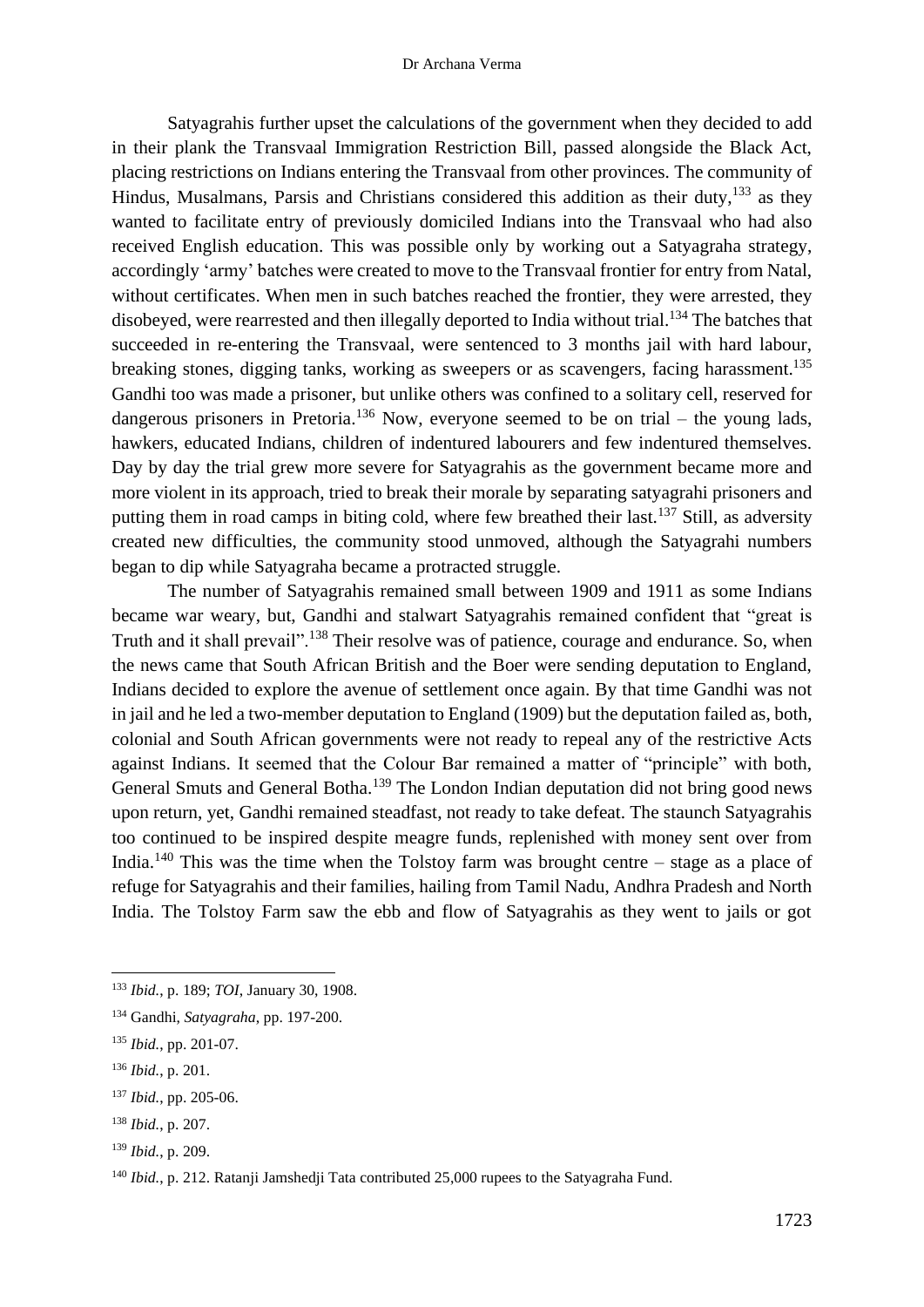released from there.<sup>141</sup> There was also Phoenix farm where Indians of different backgrounds were staying and bringing out Indian Opinion, but Phoenix was 300 miles away from Johannesburg. The confidence of Satyagrahis remained a great asset for Gandhi as the struggle pursued for eight long years, the fight itself remained a victory for Satyagrahis.<sup>142</sup>

When Gokhale visited the Tolstoy Farm in 1912, before going to Natal, and, later to Pretoria where he met Union government ministers, the Satyagraha was at its lowest ebb. Gokhale after his meeting with ministers informed Gandhi, "You must return to India in a year…Everything has been settled…The Black Act will be repealed, the racial bar will be abolished".<sup>143</sup> However, Gokhale's visit stiffened the resolve of Satyagrahis, and Gandhi, as General Botha and his ministers expectedly broke the pledge given to Gokhale. In fact, the struggle had more rigour now as the pound 3 poll tax was placed on its plank.<sup>144</sup> With this Satyagraha orientation, the indentured labourers got roped in large numbers. Simultaneously, an event happened which none had anticipated. By the stroke of a pen the Cape Supreme Court de-solemnised the validity of Indian marriages except for those celebrated according to Christian rites, nullifying Hindu, Muslim and Zorastrian rites, creating an insufferable situation. Indian women were no more recognised as wives and they also lost the right to inherit parental property.<sup>145</sup> An opportunity was thus afforded to Indian women to do their bit as sister Satyagrahis. Before their induction, however, Gandhi made them aware of such eventualities as exercising restraint in matter of food, dress, personal movements, and facing the possibility of going to jail with hard work like washing clothes or facing insults from jail warders etc.<sup>146</sup> The Indian women, joined by Kasturba, Gandhi's wife, remained fearless. There was no sitting at ease after that and women became part of Satyagraha strategy. They entered the Transvaal without certificates or took to hawking there without licenses. In either case the police ignored and did not arrest them, despite them committing an offence. Later, women joined the batches of men Satyagrahis who entered the Transvaal from Natal, and were arrested, while women Satyagrahis entered Natal from the Transvaal, but the police did not arrest them.<sup>147</sup> It was around this time that women followed the planned secret mission of Satyagrahi strategy to proceed to Newcastle coal mines once they crossed over to Natal and contact indentured labourers to strike.<sup>148</sup> Their influence produced favourable result as the Newcastle coal mine indentured workers responded quickly by going on strike, perplexing the white coal – mine owners but pleasing the Satyagrahis, and Gandhi, who reacted by saying – "massive awakening", and immediately set out to join the indentured labourers.<sup>149</sup> As expected, after the news of the strike spread, women Satyagrahis were arrested and kept in the same jail as other

<sup>&</sup>lt;sup>141</sup> See, Gandhi, *Satyagraha*, Chapters XXXIII, XXXIV, XXXV on Tolstov Farm.

<sup>142</sup> *Ibid.*, p. 213.

<sup>143</sup> *Ibid.*, p. 244.

<sup>144</sup> Nauriya, 'Representing Indian Toilers in Natal', pp. 34, 38, 40 and 47; *TOI*, November 3, 1913.

<sup>145</sup> Gandhi, *Satyagraha*, pp. 251-252.

<sup>146</sup> *Ibid.*, p. 253.

<sup>147</sup> *TOI*, November 3, 1913; *TOI*, November 7, 1913.

<sup>148</sup> Gandhi, *Satyagraha*, pp. 257-258.

<sup>149</sup> *Ibid.*; *TOI*, November 5, 1913.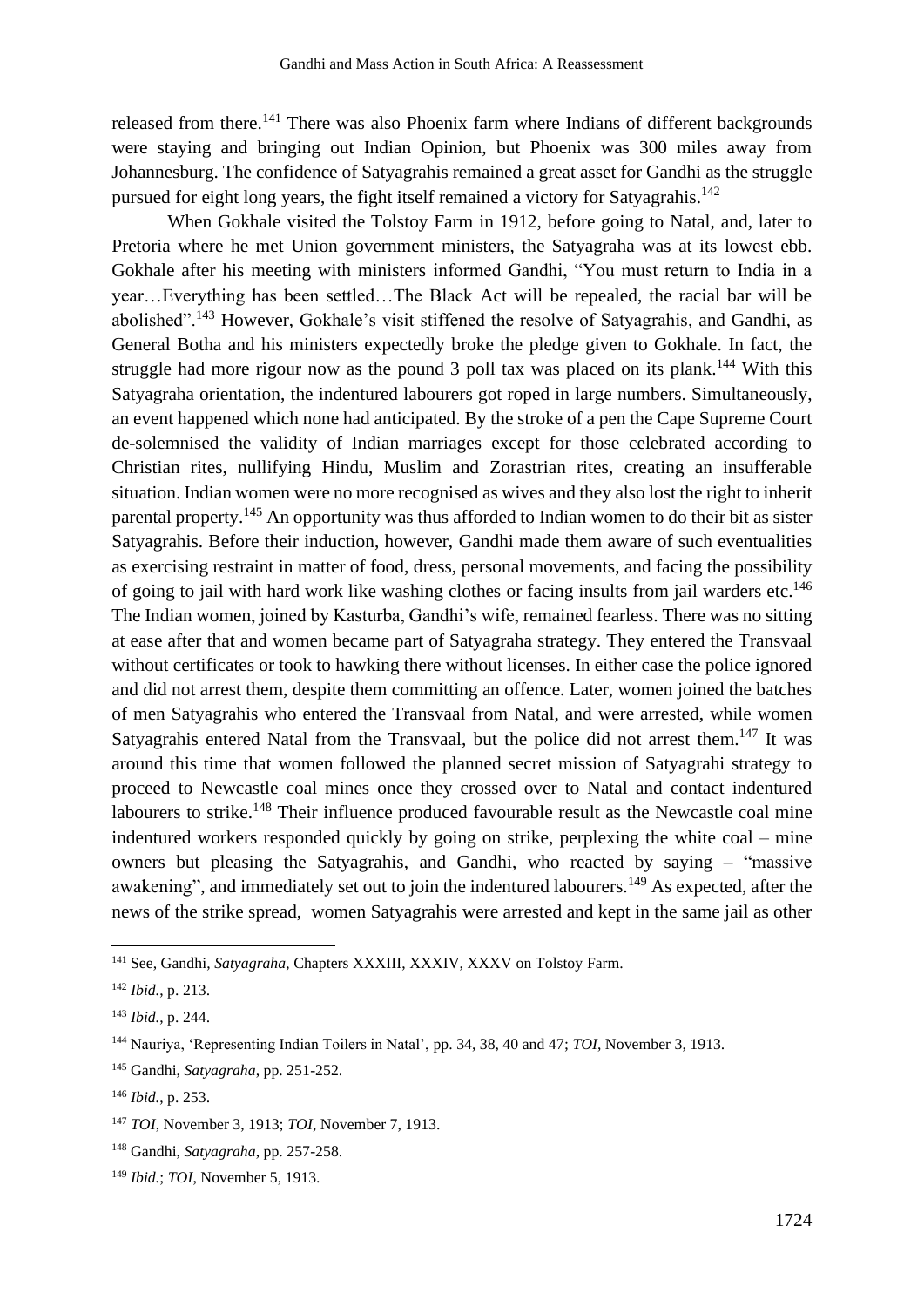Satyagrahis at Maritzburg. Gandhi gave a violent expression to this development, his "blood boiled" while the action stirred the hearts of Indians especially after Valliamma succumbed, within a few days of her release in 1914.<sup>150</sup>

The stream of striking indentured labourers continued to emerge in successive batches, informing Gandhi how the owners cut off their light, water supply, threw them out of quarters and thrashed and flogged them.<sup>151</sup> Gandhi promised to live and have food with them. But how was he to feed and house the ever - growing multitude pouring from all directions, displaying splendid firmness, some with children and wives and some with bundle of clothes upon their heads.<sup>152</sup> As the accessions continued, the coal mine owners called Gandhi for a conference at Durban where Gandhi found the environment surcharged with heat and passion.<sup>153</sup> Gandhi justified the propriety of the strike and pointedly told the mine owners to fight the workers' battle by asking the government to take off the pound 3 poll tax, treat them as 'free' men and educate Europeans in favour of all Indians.<sup>154</sup> Gandhi returned to Newcastle, and, decided to commence the "Long March" with a view to reach the Tolstoy Farm with the stream of labourers.<sup>155</sup> Before starting, he pictured before the indentured, risks and the uncertainty involved in ending the struggle, but the workers did not flinch. Ready to walk on foot, the marchers agreed to follow rules on the march, allowing themselves to be arrested if the police offered to arrest them. On the way, Indian traders helped the marchers with food and other provisions, so did community volunteers while Gandhi and his co-workers did the sweeping and scavenging.<sup>156</sup> The marchers displayed endurance as they proceeded. Gandhi wrote to the government that this was an effective protest and a demonstration of distress, and followed this up by personally talking to General Botha's secretary who replied within half a minute that "General Smuts will have nothing to do with you. You may do just as you please."<sup>157</sup> As the caravan progressed, the white Europeans responded by holding meetings where they offered threats to shoot the Indians, although some among them did not wish to lay violent hands upon innocent men, a view rather abashing the majority white colonists.<sup>158</sup> Government decided not to leave Gandhi in a state of freedom. He was arrested, released on bail, rearrested and again released by the court, but the marchers were neither disheartened nor frightened.<sup>159</sup> Gandhi, Satyagrahis and the striking indentured labourers remained confident of victory because their determination remained combined with non-violence.

Gandhi was eventually sentenced to 9 months, extended further by 3 months, as government deprived the marchers of his leadership. Gandhi's two European lieutenants, Polak

<sup>154</sup> *Ibid.*

<sup>156</sup> *Ibid.*, p. 273.

<sup>150</sup> *TOI*, November 7, 1913; Gandhi, *Satyagraha*, p. 258.

<sup>151</sup> Gandhi, Satyagraha, pp. 260, 261; *TOI*, November 5, 1913; *TOI*, November 8, 1913.

<sup>152</sup> Gandhi, *Satyagraha*, pp. 263-65.

<sup>153</sup> *Ibid.*, pp. 265-66.

<sup>155</sup> *Ibid.*, pp. 267-268.

<sup>157</sup> *Ibid.*

<sup>158</sup> *Ibid.*, p. 274.

<sup>159</sup> *Ibid.*, pp. 276-278.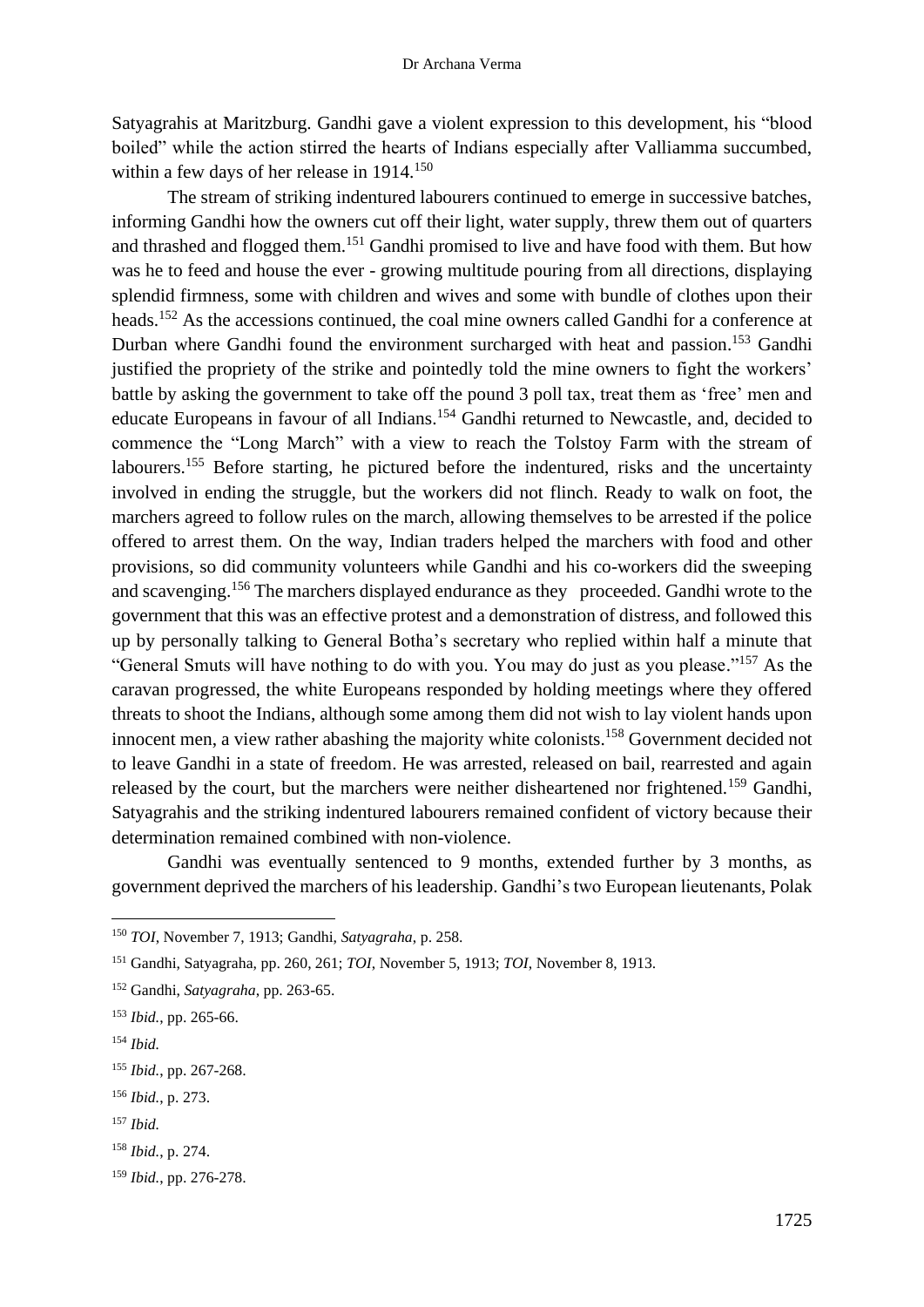and Kallenbach too were sentenced, three of them were initially imprisoned in Volksrust jail but Gandhi was subsequently shifted to faraway Bloemfontein jail where he was kept in an isolated cell, where no Indian could go and visit him.<sup>160</sup> Government also made arrangements to arrest the whole body of marchers, drawing special trains to deport them to Natal where they were prosecuted and sent to jail.<sup>161</sup> But had the government kept thousands of indentured, and, free Indians in prisons, they would have directly played into the Indian hands. A new plan was therefore struck, the miners were forced to go underground against their will as the government wire netted the mine compounds and proclaimed these as outstations of Dundee and Newcastle jails with European staff as warders.<sup>162</sup> Those who boldly refused were brutally whipped, kicked and abused, but most indentured labourers patiently put up with their tribulations. They continued to be detained in collieries as was reported from Balbingeich.<sup>163</sup> A large number of strikers had also returned to sugar estates after Gandhi was arrested, but they again struck work even as government reinforced its police at Rand. A melee occurred when some of them had begun to destroy the property of the sugar estates.<sup>164</sup> Riots also occurred at Ladysmith.<sup>165</sup> At other places government used intimidation, for example, General Lukin, commanding the Cape Mounted Rifles, was reported to have stated that the Rifles would be reinforced further in case the strikers intended to march again.<sup>166</sup> At Verulam, a fracas between the Indians and the police took place where several were injured.<sup>167</sup> The Satyagrahis continued to convey Gandhi's message to his people urging them to remain peaceful.<sup>168</sup> Meanwhile, news came from Johannesburg that Indian traders had suspended their activities in sympathy with Gandhi.<sup>169</sup> No market produce arrived in stores.<sup>170</sup> By then Indians organised a crowded meeting in Johannesburg expressing gratitude to Gandhi, Polak and Kallenbach, their leaders, and also to the rank and file of passive resisters. They passed resolutions with a deep sense of despair, and dismay, at the growing seriousness of their position owing to the arrest of their leaders, and, called out to the government to release them for the purpose of negotiating a settlement.<sup>171</sup> But, they remained pledged to the struggle.

The satyagraha continued despite government's actions, yet it seemed that the struggle was only at its beginning. The news came from Durban that harbour, the railways and the municipal corporation employees had joined the strike, hampering port works and suspending

<sup>160</sup> *Ibid.*, pp. 283-285; *TOI*, November 8, 1913; *TOI*, November 13, 1913; *TOI*, November 17, 1913.

<sup>161</sup> *TOI*, November 7, 1913; *TOI*, November 14, 1913.

<sup>162</sup> Gandhi, *Satyagraha*, p. 286.

<sup>163</sup> *TOI*, November 21, 1913.

<sup>164</sup> *TOI*, November 14, 1913; *TOI*, November 17, 1913; *TOI*, November 18, 1913.

<sup>165</sup> Swan, 'Natal Indian Strike', p. 257.

<sup>166</sup> *TOI*, November 14, 1913.

<sup>167</sup> *Ibid.*

<sup>168</sup> *Ibid.*

<sup>169</sup> *Ibid.*; *TOI*, November 21, 1913.

<sup>170</sup> *TOI*, November 21, 1913.

<sup>171</sup> *TOI*, November 14, 1913; *TOI*, November 18, 1913.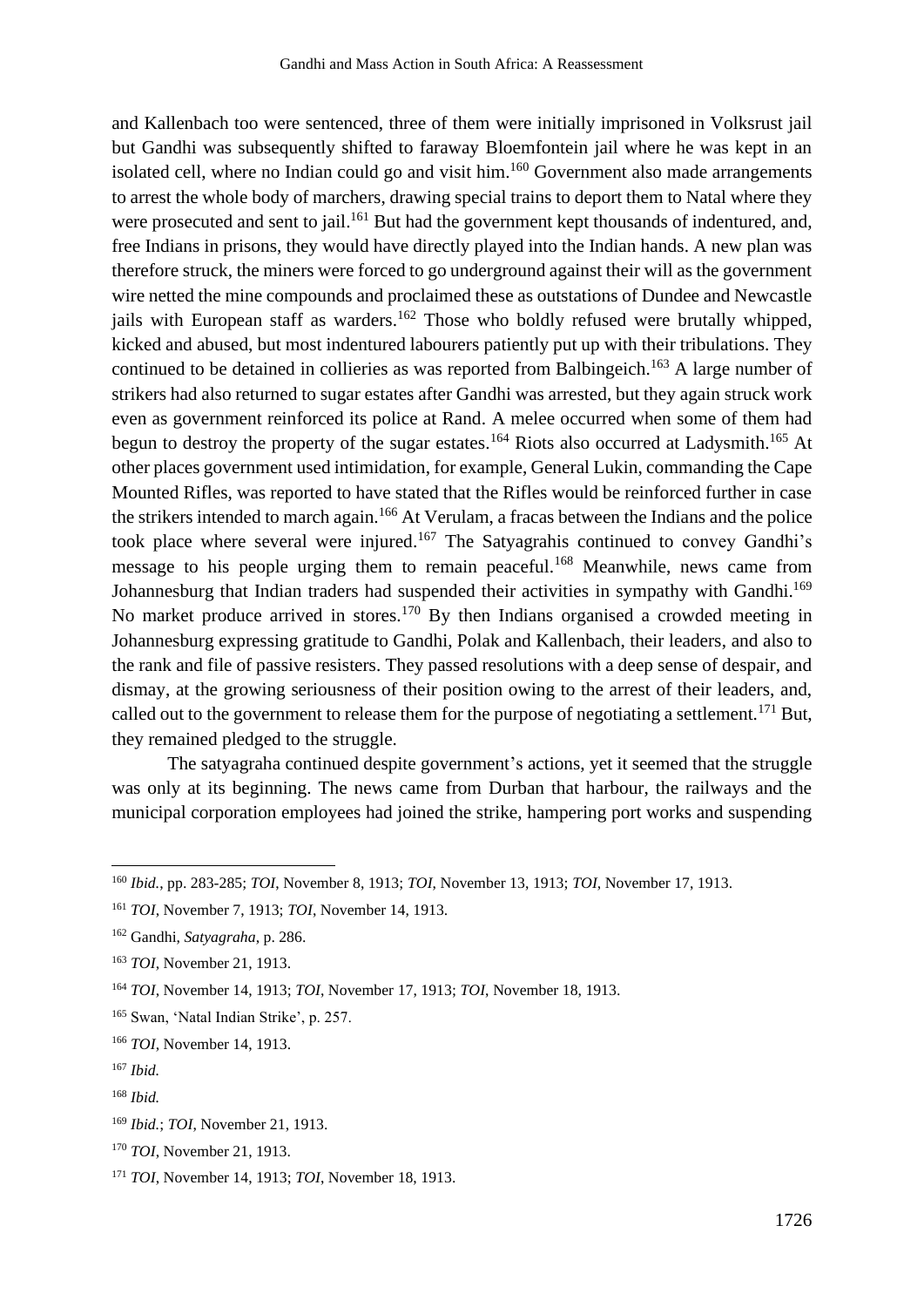scavenging services,<sup>172</sup> even as the chief magistrate warned the dock strikers that the government won't listen to them, so long as they remained on strike.<sup>173</sup> Indian harbour employees continued to be arrested. At Pietermaritzburg, Indian railway construction and wattle plantation workers continued to leave work as picketers led, avowedly, for getting arrested even as the government tried to break the spirit of the strikers.<sup>174</sup> The satyagrahis faced grave problems, most importantly to look after the families of hundreds of jailed Satyagrahis. They carried the undaunting task of administering relief to the families, with help from the Natal Indian Association of Durban, the British Indian Association of Johannesburg, the European co-workers of Gandhi, and the funds pouring in from India. Included in this were Gandhi's instructions from jail, sent from time to time to keep the vigorous agitation alive.<sup>175</sup>

The government, however, continued to define its attitude and the local newspapers began to report by late November, 1913, that the indentured strike was collapsing as a number of Indians feared losing their employment to whites/ kaffirs. <sup>176</sup> However, this anticipation remained unfulfilled as large number of Indians continued to march in organised bands for the avowed purpose of defying the law and courting arrest in late November.<sup>177</sup> Also Indians continued to record their indignation through mass meetings, for example, in Johannesburg, where they declared that there can be no peace in the Indian population till their leaders were liberated.<sup>178</sup> The menacing outrages of the government faced by innocent Crown subjects continued to be exposed – assault, floggings in mines and public places at the hands of white officials though Indians were fighting with Satyagraha, a perfectly legitimate and constitutional weapon.<sup>179</sup> When they looked at the probabilities of their case, especially mines being proclaimed as jails or the government perpetrating insult to the honour of Indian women or sentencing Indian juveniles to corporal punishment or giving 'veto' power mine owners to mercilessly flog them for joining the strike,<sup>180</sup> South African Indians felt justified about their passive resistance than suffering grievous indignity.

The strong reverberations of Satyagraha ultimately left an indelible mark on the colonial government in England and the government instituted a commission in December 1913 to give recommendations for the future course of action after a deputation of leading Indians like Sir Mancherjee Bhownuggree met Lord Crewe, asking for the release of passive resisters and to end the racial bar in South Africa. <sup>181</sup> Still, Lord Gladstone, Governor General of South Africa, wrote to colonial government rejecting allegations, of shooting, flogging and coercing Indians, as absolute falsification except for the one made by Dr. Lazarus, the chairman

<sup>175</sup> *Ibid.*

<sup>181</sup> *Ibid.*

<sup>172</sup> *Ibid.*

<sup>173</sup> *TOI*, November 21 1913.

<sup>174</sup> *TOI*, November 24, 1913.

<sup>176</sup> *TOI*, November 21, 1913.

<sup>177</sup> *TOI*, November 24, 1913.

<sup>178</sup> *TOI*, November 14, 1913.

<sup>179</sup> *TOI*, November 21, 1913.

<sup>180</sup> *Ibid.*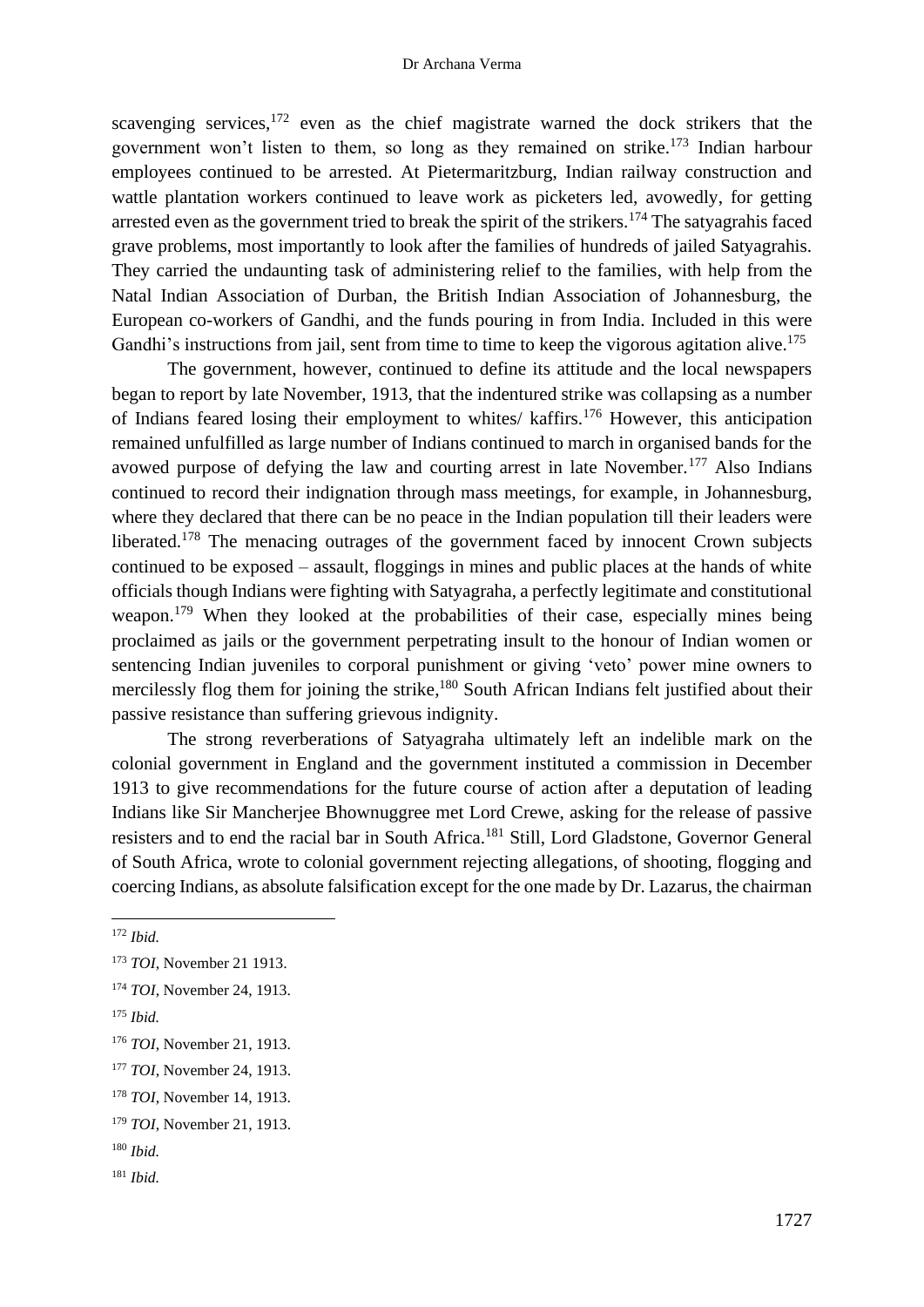of the Newcastle Indians which Gladstone defined as general allegations.<sup>182</sup> The Union government of South Africa too asserted that they have received no complaint of ill-treatment of Indians in Natal mines.<sup>183</sup> The Imperial government worked through the Union government, and, any other course of action was unthinkable for them. The government was not going to consult Satyagrahis or passive resisters. After the institution of the commission, however, it appeared that Satyagraha was about to close. The Union government of South Africa had not the power to keep thousands of innocent men, including Gandhi, in jail.<sup>184</sup> Thus, the question that occupied imprisoned Gandhi, the Satyagrahis and the Indian community was – what General Smuts would do? The wrong done to the Indians had to be redressed and a remedy provided.

General Smuts appointed a three members Commission to give recommendation about the Indian question in South Africa.<sup>185</sup> The South African Indians, however, pledged themselves to have nothing to do with the Commission so long as their certain demands were not granted by the government  $- (1)$  to release all Satyagraha prisoners, (2) to have at least one Indian representative on the Commission, and (3) to allow the leaders to visit indentured labourers in mines and factories.<sup>186</sup> The government accepted some demands by unconditionally releasing Gandhi, Polak and Kallenbach, the three in turn demanded release of all Satyagrahis. Gandhi warned the government relaunch of Satyagraha if Indian demands remained unacceptable.<sup>187</sup> A regular to and fro communication happened between Gandhi and General Smuts, who declined to appoint any more member on the Commission citing many reasons for the same.<sup>188</sup> Gandhi conferred with Indians. A resumption of Satyagraha meant that the leaders would be re-arrested, this was generally not favoured by the Indians. As for the settlement, some held that the charges against police/soldiers must be proved. On this Gandhi disagreed, reasoning that this would involve endless libel proceedings and would bring only barren satisfaction.<sup>189</sup> As a Satyagrahi, Gandhi felt bound to consider the position of his adversary so that favourable atmosphere for a settlement could be created. And, also as a Satyagrahi he opted to fight only for essentials – to have the obnoxious laws repealed. This won over the community members and they eventually agreed to endorse the agreement.<sup>190</sup>

The report of the Commission was favourable to the Indians as it recommended compliance without delay with all the demands of the Indian community – Pound 3 tax repealed, Indian marriages recognised, entry of educated Indians allowed, also allowed was just administration of all laws affecting Indians, charges of harsh action against Indian strikers repudiated, allowed the issuance of domicile certificates without finger prints for Indians and

<sup>182</sup> *TOI*, November 24, 1913; *TOI*, December 3, 1913.

<sup>183</sup> *TOI*, November 24, 1913.

<sup>184</sup> Gandhi, *Satyagraha*, p. 290; *TOI*, December 3, 1913.

<sup>185</sup> *TOI*, December 3, 1913; *TOI*, December 20, 1913.

<sup>186</sup> *TOI*, December 3, 1913; *TOI*, December 6, 1913; Gandhi, *Satyagraha*, p. 292.

<sup>187</sup> Gandhi, *Satyagraha*, p. 293; *TOI*, December 20, 1913; *TOI*, December 22, 1913; *TOI*, December 23, 1913.

<sup>188</sup> *TOI*, December 3, 1913; Gandhi, *Satyagraha*, p. 298.

<sup>189</sup> Gandhi, *Satyagraha*, pp. 295-296.

<sup>190</sup> *Ibid.*, pp. 296-302.